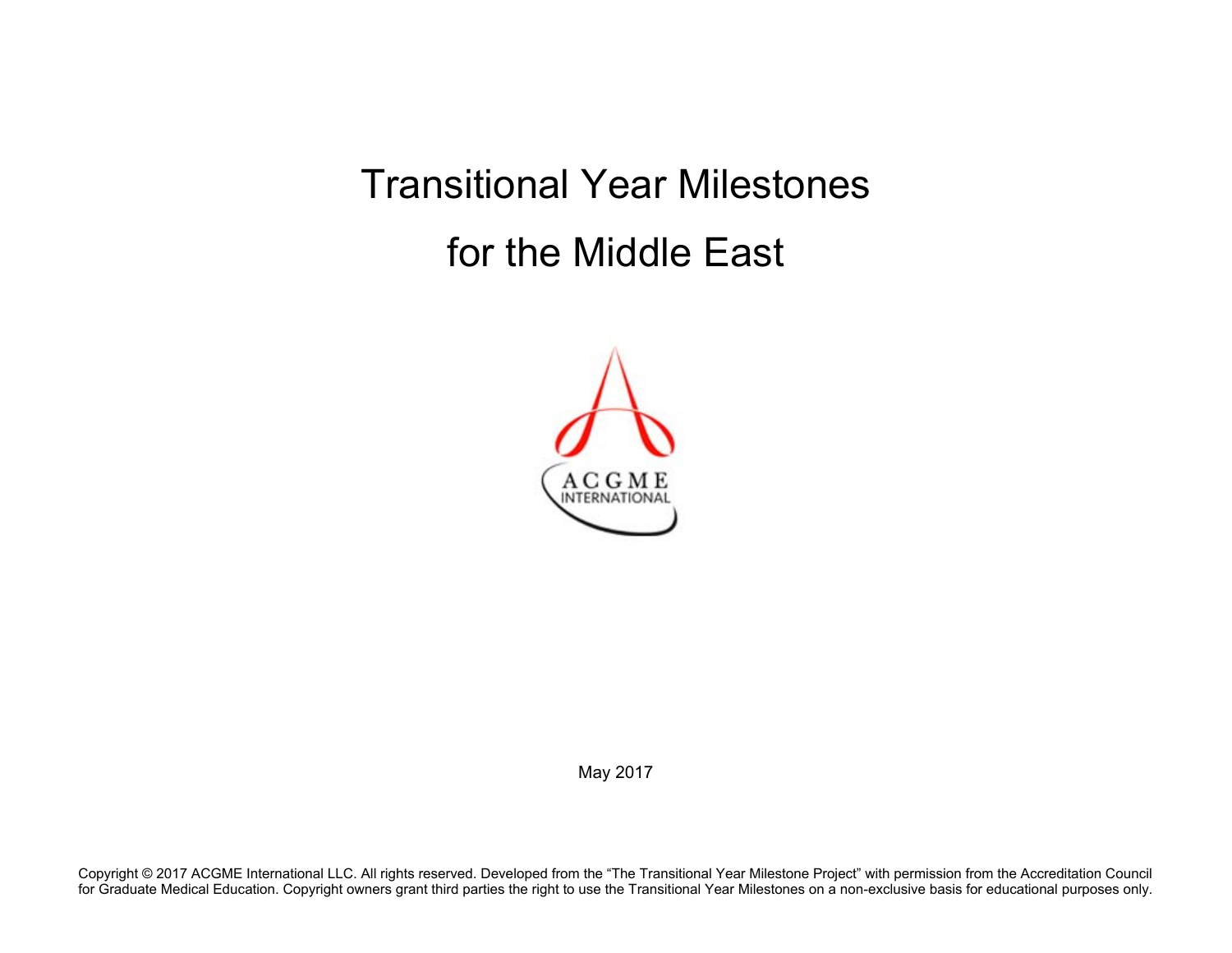## Transitional Year Milestones for the Middle East

The Milestones are designed only for use in evaluation of residents in the context of their participation in ACGME-I-accredited residency programs. The Milestones provide a framework for the assessment of the development of the resident in key dimensions of the elements of physician competency in a specialty. They neither represent the entirety of the dimensions of the six domains of physician competency, nor are they designed to be relevant in any other context.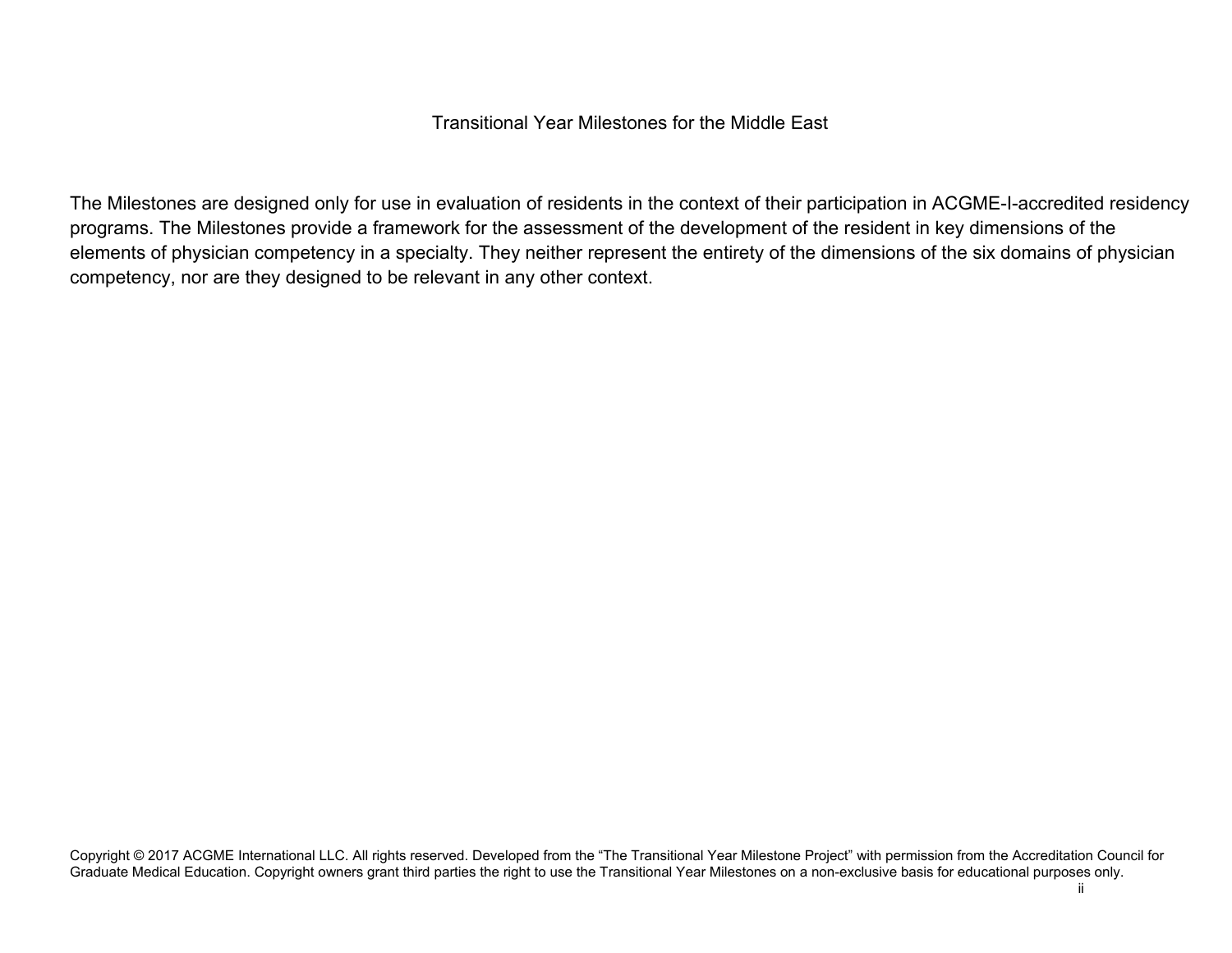## **Milestones Reporting**

This document presents milestones designed for programs to use in semi-annual review of resident performance and reporting to the ACGME-I. Milestones are knowledge, skills, attitudes, and other attributes for each of the ACGME-I competencies organized in a developmental framework from less to more advanced. They are descriptors and targets for resident performance as a learner moves from entry into their program through graduation.

For each period, review and reporting will involve selecting milestone levels that best describe each resident's current performance and attributes. Milestones are arranged in numbered levels. Tracking from "Critical Deficiencies"/"Level 1" to "Aspirational"/"Level 5" is synonymous with moving from novice to expert in the specialty. These levels do not correspond with time in the educational program. Dependent upon previous education and experience, residents may enter a program at varying points in the Milestones.

Selection of a level implies that the resident substantially demonstrates the milestones in that level, as well as those in lower levels (see the diagram on page v).

**Level 1:** The resident demonstrates milestones expected on entrance into transitional year education.

**Level 2:** The resident is advancing and demonstrating additional milestones.

**Level 3:** The resident continues to advance so that he or she now substantially demonstrates the milestones targeted for transitional year education. This level is designed as the graduation target for transitional residents.

**Level 4:** The resident has advanced so that he or she now substantially demonstrates the milestones targeted for completion of categorical residency education.

Level 5: The resident has advanced beyond performance targets set for residency, and is demonstrating "aspirational" goals, which might describe the performance of someone who has been in practice for several years. It is expected that only a few exceptional residents will reach this level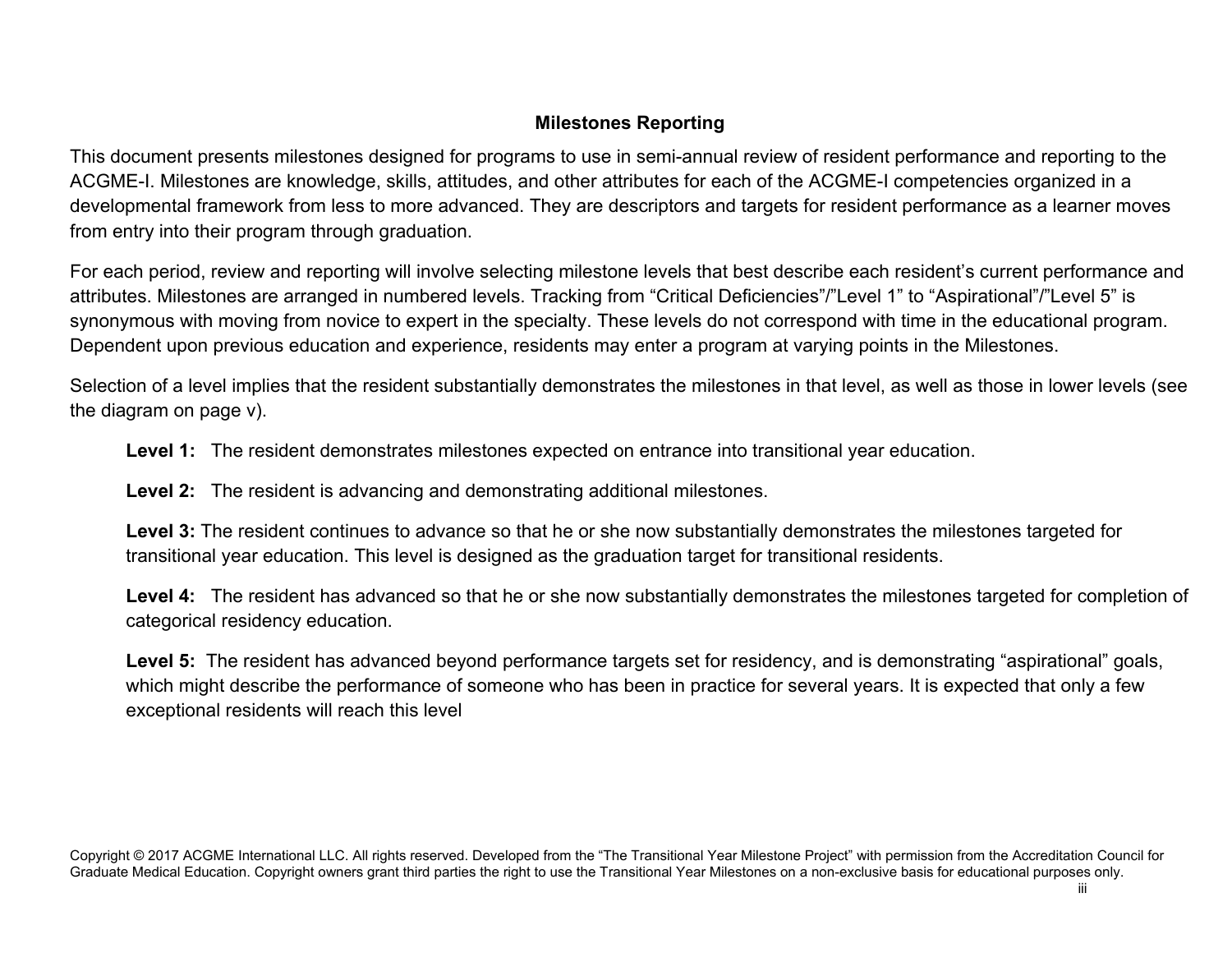## **Additional Notes**

The "Level 4" Milestones are designed as the graduation *target* and *do not* represent a graduation *requirement*. Making decisions about readiness for graduation is the purview of the program director. Study of Milestones performance data will be required before the ACGME-I and its partners will be able to determine whether milestones in the first four levels appropriately represent the developmental framework, and whether Milestone data overall are of sufficient quality to be used for high-stakes decisions.

*Answers to Frequently Asked Questions about Milestones are posted on the ACGME-I website.*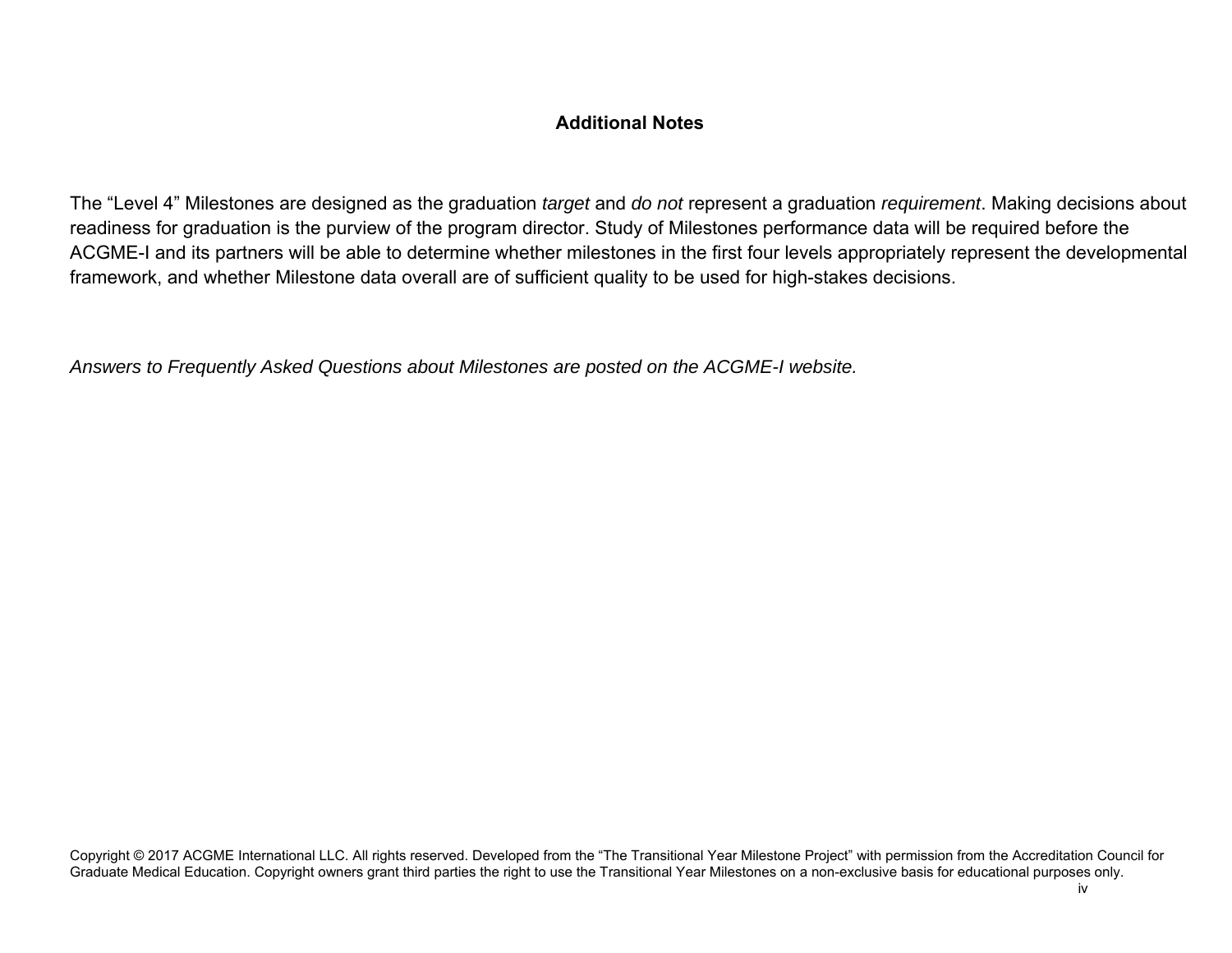The diagram below presents an example set of milestones for one sub-competency in the same format as the ACGME-I Report Worksheet. For each reporting period, a learner's performance on the milestones for each sub-competency will be indicated by selecting the level of milestones that best describes that learner's performance in relation to those milestones.

| Systems-Based Practice 1: Patient Safety and Quality Improvement                                                                                                    |                                                                                                                                                                                                                                   |                                                                                                                                                                                                      |                                                                                                                                                                                                                    |                                                                                                                                                                                                         |  |
|---------------------------------------------------------------------------------------------------------------------------------------------------------------------|-----------------------------------------------------------------------------------------------------------------------------------------------------------------------------------------------------------------------------------|------------------------------------------------------------------------------------------------------------------------------------------------------------------------------------------------------|--------------------------------------------------------------------------------------------------------------------------------------------------------------------------------------------------------------------|---------------------------------------------------------------------------------------------------------------------------------------------------------------------------------------------------------|--|
| Level 1                                                                                                                                                             | Level 2                                                                                                                                                                                                                           | Level 3                                                                                                                                                                                              | Level 4                                                                                                                                                                                                            | Level 5                                                                                                                                                                                                 |  |
| Demonstrates<br>knowledge of common<br>patient safety events                                                                                                        | Identifies system<br>factors that lead to<br>patient safety events                                                                                                                                                                | Participates in analysis<br>of patient safety events<br>(simulated or actual)                                                                                                                        | Conducts analysis of<br>patient safety events<br>and offers error<br>prevention strategies<br>(simulated or actual)                                                                                                | Actively engages teams<br>and processes to<br>modify systems to<br>prevent patient safety<br>events                                                                                                     |  |
| Demonstrates<br>knowledge of how to<br>report patient safety<br>events<br>Demonstrates<br>knowledge of basic<br>quality improvement<br>methodologies and<br>metrics | Reports patient safety<br>events through<br>institutional reporting<br>systems (actual or<br>simulated)<br>Describes local quality<br>improvement initiatives<br>(e.g., community<br>vaccination rate.<br>infection rate, smoking | Participates in<br>disclosure of patient<br>safety events to<br>patients and families<br>(simulated or actual)<br>Participates in local<br>quality improvement<br>initiatives                        | Discloses patient safety<br>events to patients and<br>families (simulated or<br>actual)<br>Demonstrates the skills<br>required to identify,<br>develop, implement, and<br>analyze a quality<br>improvement project | Role models or mentors<br>others in the disclosure<br>of patient safety events<br>Creates, implements,<br>and assesses quality<br>improvement initiatives<br>at the institutional or<br>community level |  |
|                                                                                                                                                                     | cessation)                                                                                                                                                                                                                        |                                                                                                                                                                                                      |                                                                                                                                                                                                                    |                                                                                                                                                                                                         |  |
| Comments:                                                                                                                                                           |                                                                                                                                                                                                                                   |                                                                                                                                                                                                      |                                                                                                                                                                                                                    | Not yet achieved Level 1                                                                                                                                                                                |  |
| Selecting a response box in the middle<br>of a level implies that milestones in<br>that level and in lower levels have been<br>substantially demonstrated.          |                                                                                                                                                                                                                                   | Selecting a response box on the line in<br>between levels indicates that milestones in<br>lower levels have been substantially<br>demonstrated as well as some milestones in<br>the higher level(s). |                                                                                                                                                                                                                    |                                                                                                                                                                                                         |  |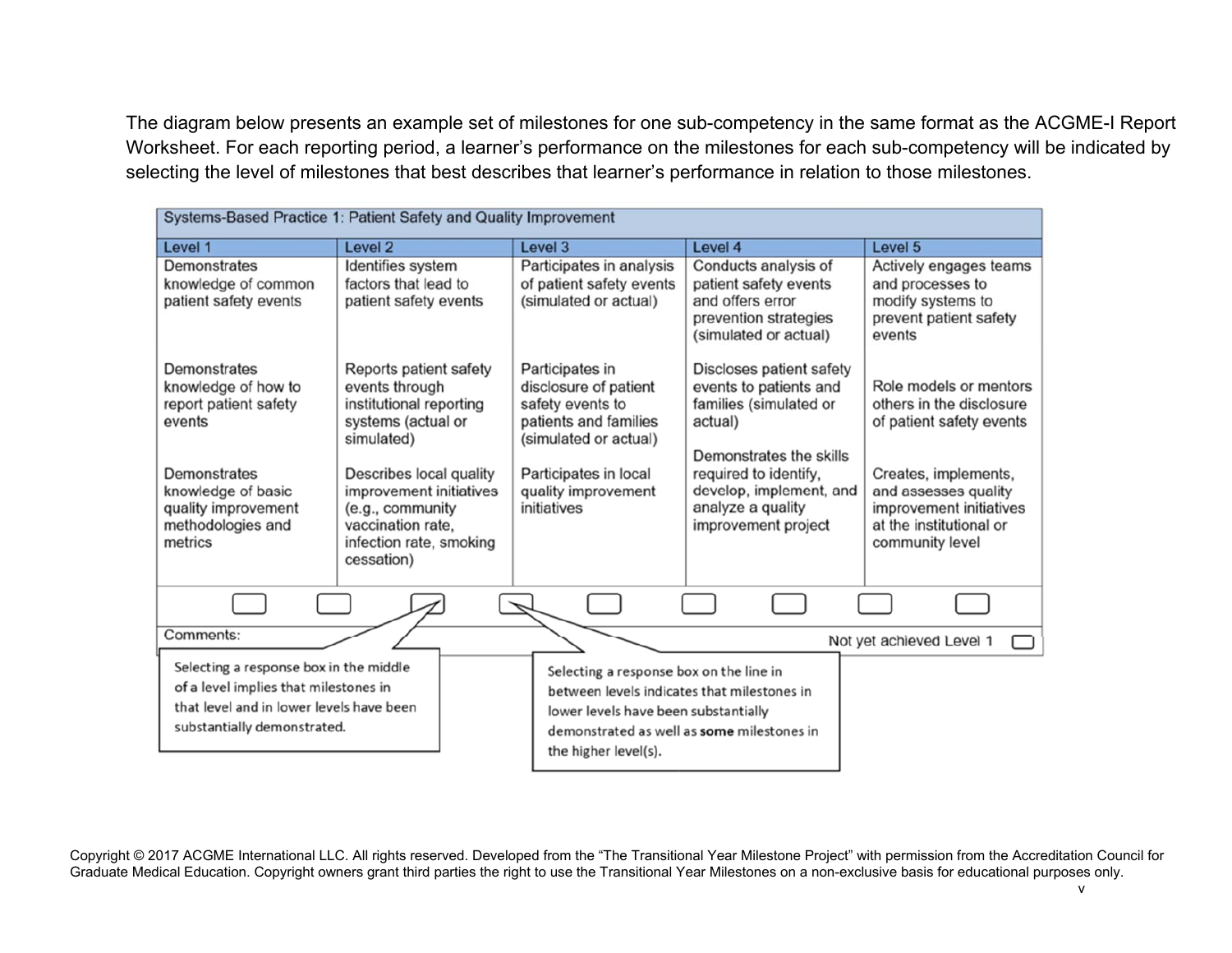| Patient Care 1: History: Obtains a Comprehensive Medical History                 |                                                                                                         |                                                                                                                                                 |                                                                                             |                                                                                                                    |
|----------------------------------------------------------------------------------|---------------------------------------------------------------------------------------------------------|-------------------------------------------------------------------------------------------------------------------------------------------------|---------------------------------------------------------------------------------------------|--------------------------------------------------------------------------------------------------------------------|
| Level 1                                                                          | Level 2                                                                                                 | Level 3                                                                                                                                         | Level 4                                                                                     | Level 5                                                                                                            |
| Elicits the chief complaint;<br>takes a basic history using<br>a template format | Obtains a comprehensive<br>and accurate history and<br>seeks appropriate data<br>from secondary sources | Consistently obtains a<br>comprehensive and<br>accurate history in an<br>efficient, customized,<br>prioritized, and<br>hypothesis-driven manner | Consistently identifies the<br>clinical patterns present in<br>the historical data gathered | Serves as a role model<br>and educator in the<br>gathering of sophisticated<br>history based upon the<br>specialty |
|                                                                                  |                                                                                                         |                                                                                                                                                 |                                                                                             |                                                                                                                    |
| Comments:                                                                        |                                                                                                         |                                                                                                                                                 |                                                                                             | Not Yet Achieved Level 1                                                                                           |

| <b>Patient Care 2: Physical Examination: Performs a Comprehensive Physical Examination</b> |                                                                                                        |                                                                                                                                                      |                                                                                                         |                                                                                           |
|--------------------------------------------------------------------------------------------|--------------------------------------------------------------------------------------------------------|------------------------------------------------------------------------------------------------------------------------------------------------------|---------------------------------------------------------------------------------------------------------|-------------------------------------------------------------------------------------------|
| Level 1                                                                                    | Level 2                                                                                                | Level 3                                                                                                                                              | Level 4                                                                                                 | Level 5                                                                                   |
| Performs a basic physical<br>exam                                                          | Performs a comprehensive<br>exam and collects relevant<br>physical findings for the<br>chief complaint | Consistently performs an<br>accurate, thorough, and<br>focused physical<br>examination, and<br>correlates findings with<br>important clinical events | Performs a sophisticated<br>specialty-specific physical<br>exam with effective use of<br>bedside skills | Serves as a role model<br>and educator in the use of<br>specialty-specific exam<br>skills |
|                                                                                            |                                                                                                        |                                                                                                                                                      |                                                                                                         |                                                                                           |
| Comments:                                                                                  |                                                                                                        |                                                                                                                                                      |                                                                                                         | Not Yet Achieved Level 1                                                                  |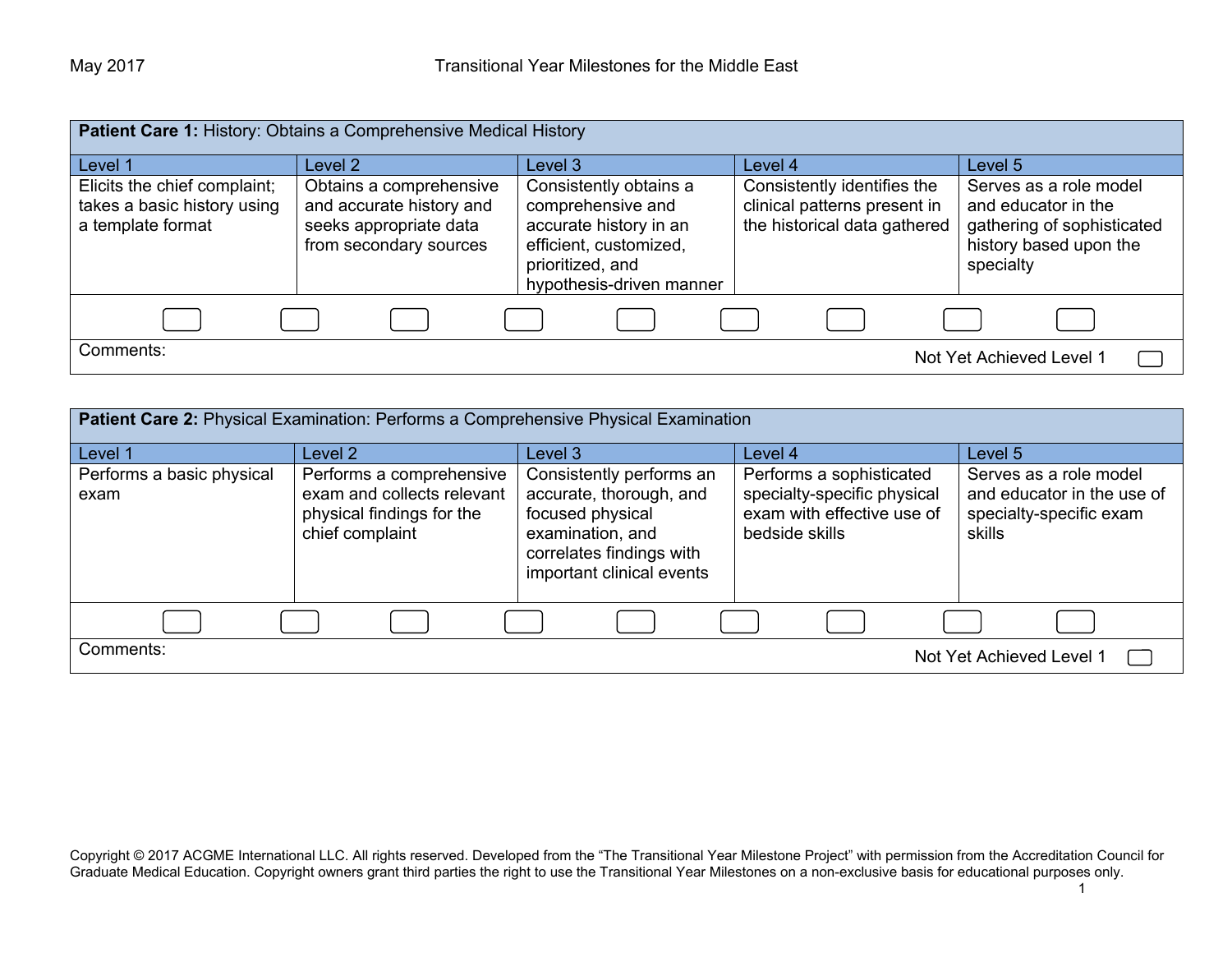| <b>Patient Care 3:</b> Differential Diagnosis and Assessment: Integrates Information to Develop an Appropriate Differential Diagnosis |                                                                                                      |                                                                                      |                                                                                                                                                                                                                                |                                                                          |
|---------------------------------------------------------------------------------------------------------------------------------------|------------------------------------------------------------------------------------------------------|--------------------------------------------------------------------------------------|--------------------------------------------------------------------------------------------------------------------------------------------------------------------------------------------------------------------------------|--------------------------------------------------------------------------|
| Level 1                                                                                                                               | Level 2                                                                                              | Level 3                                                                              | Level 4                                                                                                                                                                                                                        | Level 5                                                                  |
| Generates a differential<br>diagnosis for common<br>medical conditions                                                                | Integrates patient-specific<br>information and generates<br>an appropriate differential<br>diagnosis | Integrates unique patient<br>information and prioritizes<br>a differential diagnosis | Develops a differential<br>diagnosis for more<br>complex, specialty-specific<br>conditions<br>Demonstrates the ability to<br>modify a differential<br>diagnosis based on a<br>patient's clinical course<br>and additional data | Serves as a role model<br>and educator for<br>diagnosing rare conditions |
|                                                                                                                                       |                                                                                                      |                                                                                      |                                                                                                                                                                                                                                |                                                                          |
| Comments:<br>Not Yet Achieved Level 1                                                                                                 |                                                                                                      |                                                                                      |                                                                                                                                                                                                                                |                                                                          |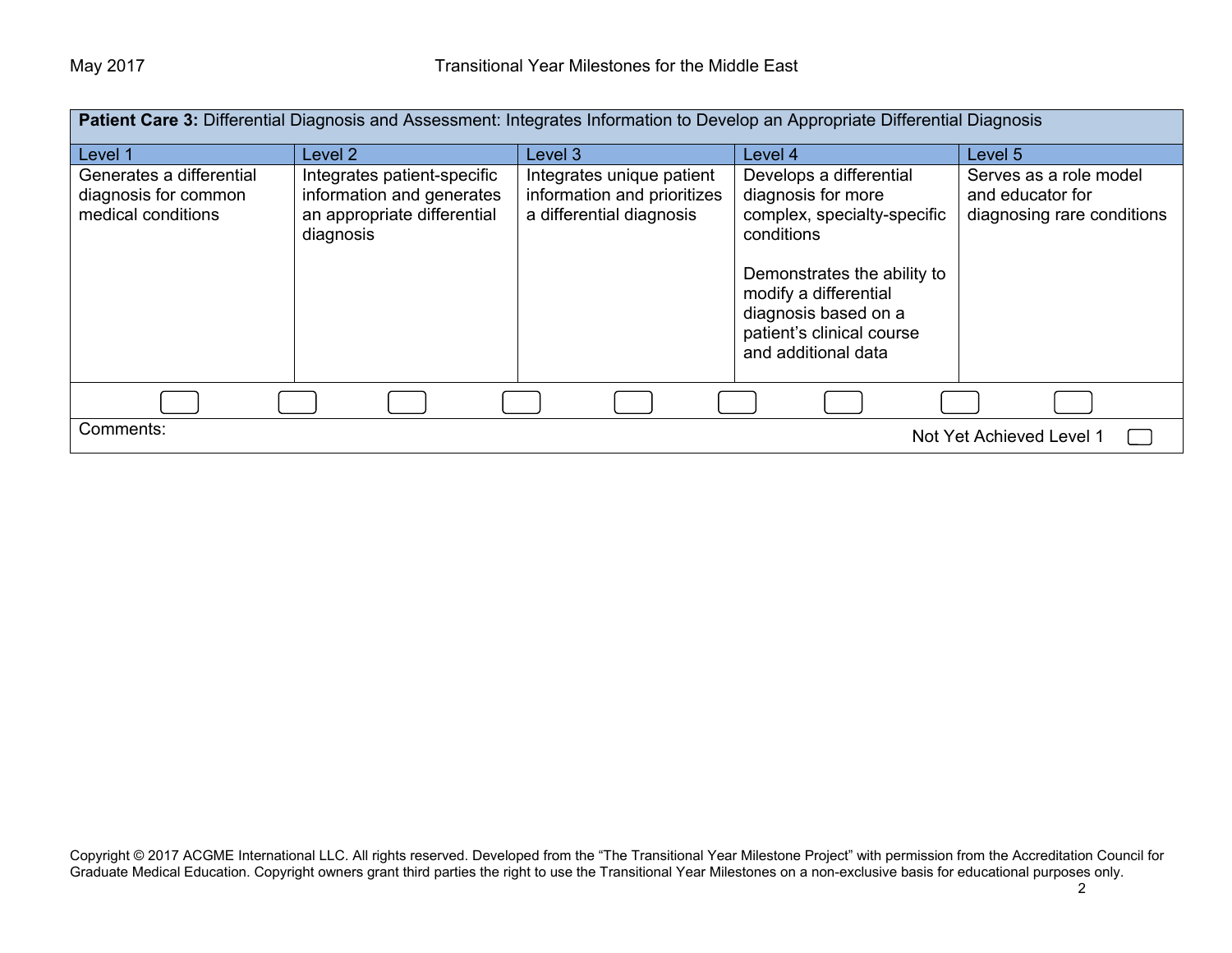| Patient Care 4: Management: Generates an Appropriate Diagnostic and Therapeutic Plan for Assigned Patients |                                                                                                                                                                 |                                                                                                                                                                                                                   |                                                                                                                                                                                                                                 |                                                                            |
|------------------------------------------------------------------------------------------------------------|-----------------------------------------------------------------------------------------------------------------------------------------------------------------|-------------------------------------------------------------------------------------------------------------------------------------------------------------------------------------------------------------------|---------------------------------------------------------------------------------------------------------------------------------------------------------------------------------------------------------------------------------|----------------------------------------------------------------------------|
| Level 1                                                                                                    | Level 2                                                                                                                                                         | Level 3                                                                                                                                                                                                           | Level 4                                                                                                                                                                                                                         | Level 5                                                                    |
| Has knowledge of and<br>orders basic diagnostic<br>tests and treatments                                    | Orders appropriate basic<br>lab and imaging studies<br>based on an<br>understanding of<br>indications for testing,<br>and initiates a basic<br>therapeutic plan | Makes appropriate clinical<br>decisions based on<br>results of lab, EKG, and<br>imaging studies, and<br>generates an appropriate<br>management plan based<br>on clinical findings and<br>relevant pathophysiology | Independently manages<br>patients with a broad<br>spectrum of specialty-<br>specific disorders<br>Demonstrates the ability to<br>modify the patient care<br>plan based on a patient's<br>clinical course and<br>additional data | Educates others and<br>defines best practices for<br>testing and treatment |
|                                                                                                            |                                                                                                                                                                 |                                                                                                                                                                                                                   |                                                                                                                                                                                                                                 |                                                                            |
| Comments:                                                                                                  |                                                                                                                                                                 |                                                                                                                                                                                                                   |                                                                                                                                                                                                                                 | Not Yet Achieved Level 1                                                   |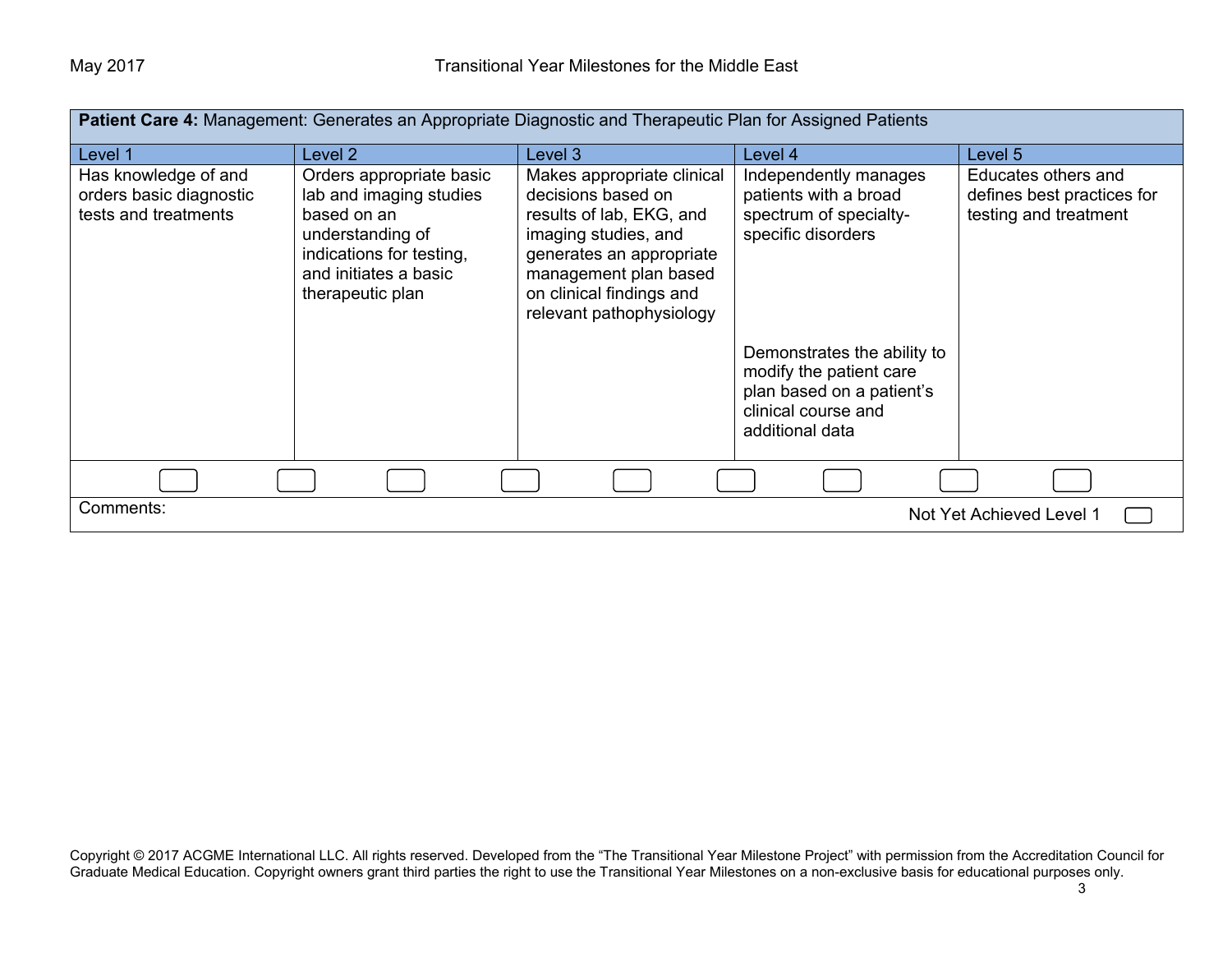**Patient Care 5:** Urgent and Emergent Medical Conditions: Recognizes Urgent and Emergent Medical Conditions and Applies Basic Principles or Triage and Resuscitation

| Level 1                                                                                                 | Level 2                                                                                                             | Level 3                                                                                                        | Level 4                                                                                                      | Level 5                                                                                            |
|---------------------------------------------------------------------------------------------------------|---------------------------------------------------------------------------------------------------------------------|----------------------------------------------------------------------------------------------------------------|--------------------------------------------------------------------------------------------------------------|----------------------------------------------------------------------------------------------------|
| Defines what is urgent and<br>emergent, and promptly<br>notifies the appropriate<br>supervisor          | Recognizes urgent and<br>emergent medical<br>conditions, seeks<br>appropriate guidance, and<br>initiates management | Stabilizes patients with<br>urgent and emergent<br>medical conditions and<br>seeks appropriate<br>consultation | Independently manages<br>complex and rare<br>specialty-specific urgent<br>and emergent medical<br>conditions | Is qualified to sit on a<br>national panel responsible<br>for creating clinical care<br>guidelines |
| Completes Intermediate<br>Life Support (ILS) and<br><b>Advanced Life Support</b><br>(ALS) certification |                                                                                                                     | Demonstrates application<br>of ILS and ALS protocols                                                           | Maintains ILS and ALS<br>certification                                                                       | Is a role model and<br>educator for the care of<br>urgent and emergent<br>medical conditions       |
|                                                                                                         |                                                                                                                     |                                                                                                                |                                                                                                              |                                                                                                    |
| Comments:                                                                                               |                                                                                                                     |                                                                                                                |                                                                                                              | Not Yet Achieved Level 1                                                                           |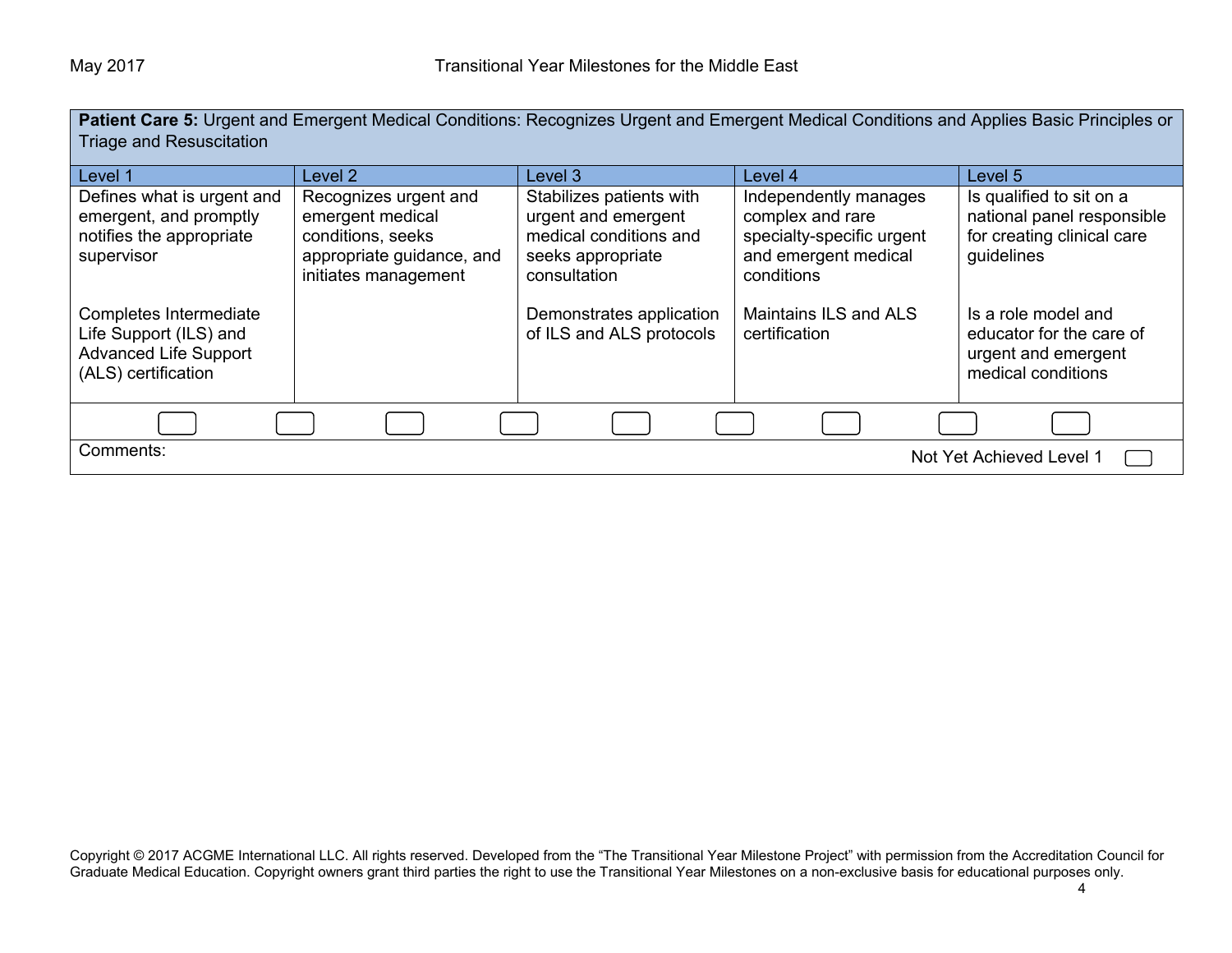| Patient Care 6: Procedures: Demonstrates Understanding of Indications/Contraindications and Ability to Perform Basic Common Procedures |                                                                                                                             |                                                                                                                                                                                                               |                                                          |                                                              |
|----------------------------------------------------------------------------------------------------------------------------------------|-----------------------------------------------------------------------------------------------------------------------------|---------------------------------------------------------------------------------------------------------------------------------------------------------------------------------------------------------------|----------------------------------------------------------|--------------------------------------------------------------|
| Level 1                                                                                                                                | Level 2                                                                                                                     | Level 3                                                                                                                                                                                                       | Level 4                                                  | Level 5                                                      |
| Describes common<br>procedures                                                                                                         | Understands and counsels<br>patients on the indications,<br>contraindications, and<br>complications of common<br>procedures | <b>Demonstrates</b><br>competence in simple<br>suturing, laceration<br>management,<br>venipuncture, IV access,<br>bladder catheter<br>placement, arterial<br>puncture, and nasogastric<br>(NG) tube placement | Competently performs<br>specialty-specific<br>procedures | Trains others in complex<br>specialty-specific<br>procedures |
| Understands aseptic<br>technique and other<br>infection control measures                                                               |                                                                                                                             | Demonstrates aseptic<br>technique and other<br>infection control measures                                                                                                                                     |                                                          |                                                              |
|                                                                                                                                        |                                                                                                                             |                                                                                                                                                                                                               |                                                          |                                                              |
| Comments:                                                                                                                              |                                                                                                                             |                                                                                                                                                                                                               |                                                          | Not Yet Achieved Level 1                                     |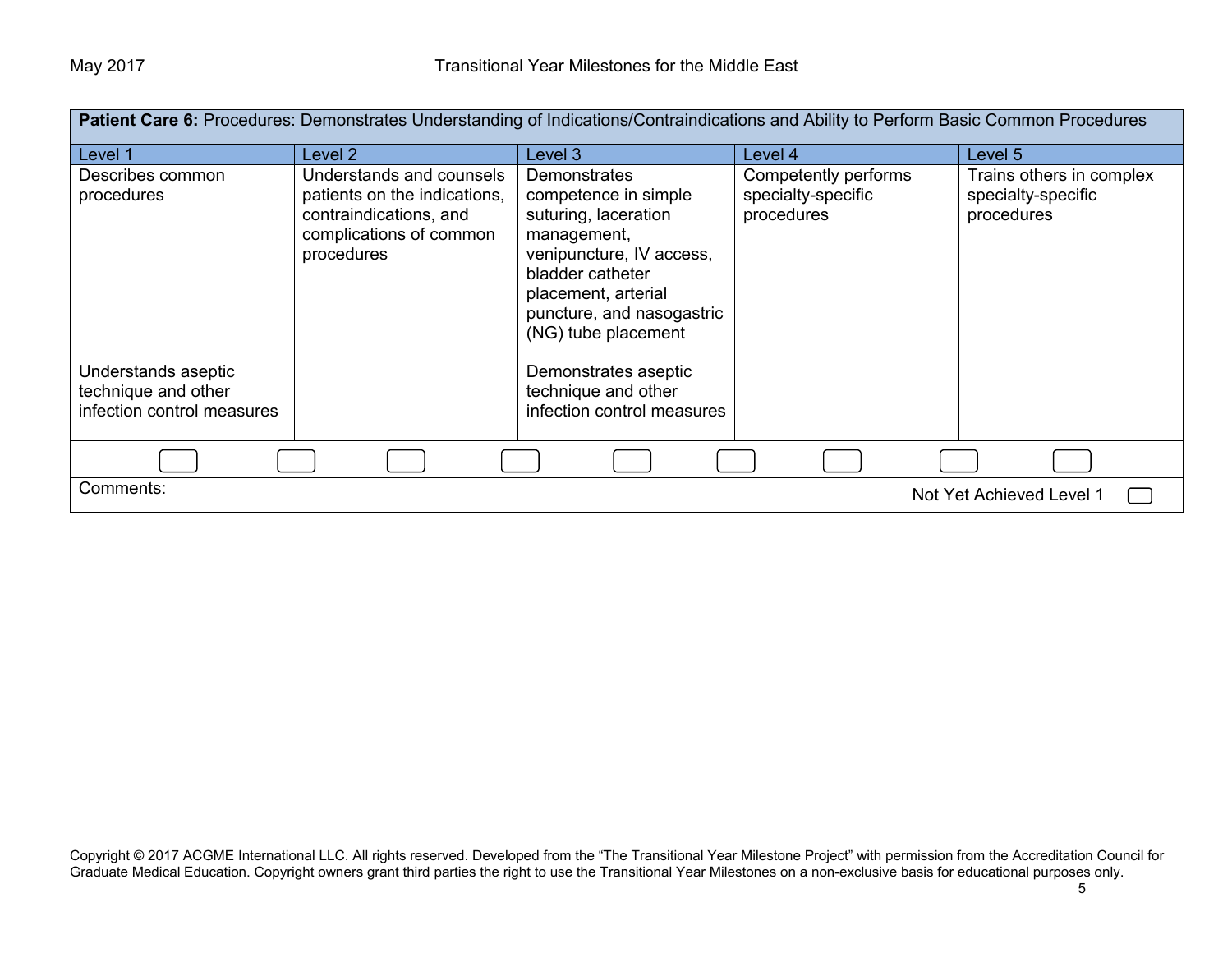May 2017 May 2017 **Transitional Year Milestones for the Middle East** 

**Medical Knowledge 1:** Basic Science and Clinical Knowledge: Demonstrates Knowledge of Established and Evolving Biomedical, Clinical, Epidemiological, and Social-Behavioral Science, and Applies this Knowledge to Patient Care

| Level 1                                                                                                           | Level 2                                                                                                                          | Level 3                                                                                                                                                        | Level 4                                                                                                                          | Level 5                                                                                     |
|-------------------------------------------------------------------------------------------------------------------|----------------------------------------------------------------------------------------------------------------------------------|----------------------------------------------------------------------------------------------------------------------------------------------------------------|----------------------------------------------------------------------------------------------------------------------------------|---------------------------------------------------------------------------------------------|
| Articulates relevant basic<br>science and<br>pathophysiology for<br>frequently encountered<br>clinical conditions | Demonstrates and applies<br>basic science and<br>pathophysiology to<br>evaluate frequently<br>encountered clinical<br>conditions | Demonstrates and<br>applies medical<br>knowledge essential to<br>safely and efficiently<br>diagnose and treat<br>frequently encountered<br>clinical conditions | Demonstrates and utilizes<br>specialty-specific<br>knowledge, and evaluates<br>the limitations of one's own<br>current knowledge | Educates others and<br>contributes to the body of<br>medical knowledge for the<br>specialty |
|                                                                                                                   |                                                                                                                                  |                                                                                                                                                                |                                                                                                                                  |                                                                                             |
| Comments:                                                                                                         |                                                                                                                                  |                                                                                                                                                                |                                                                                                                                  | Not Yet Achieved Level 1                                                                    |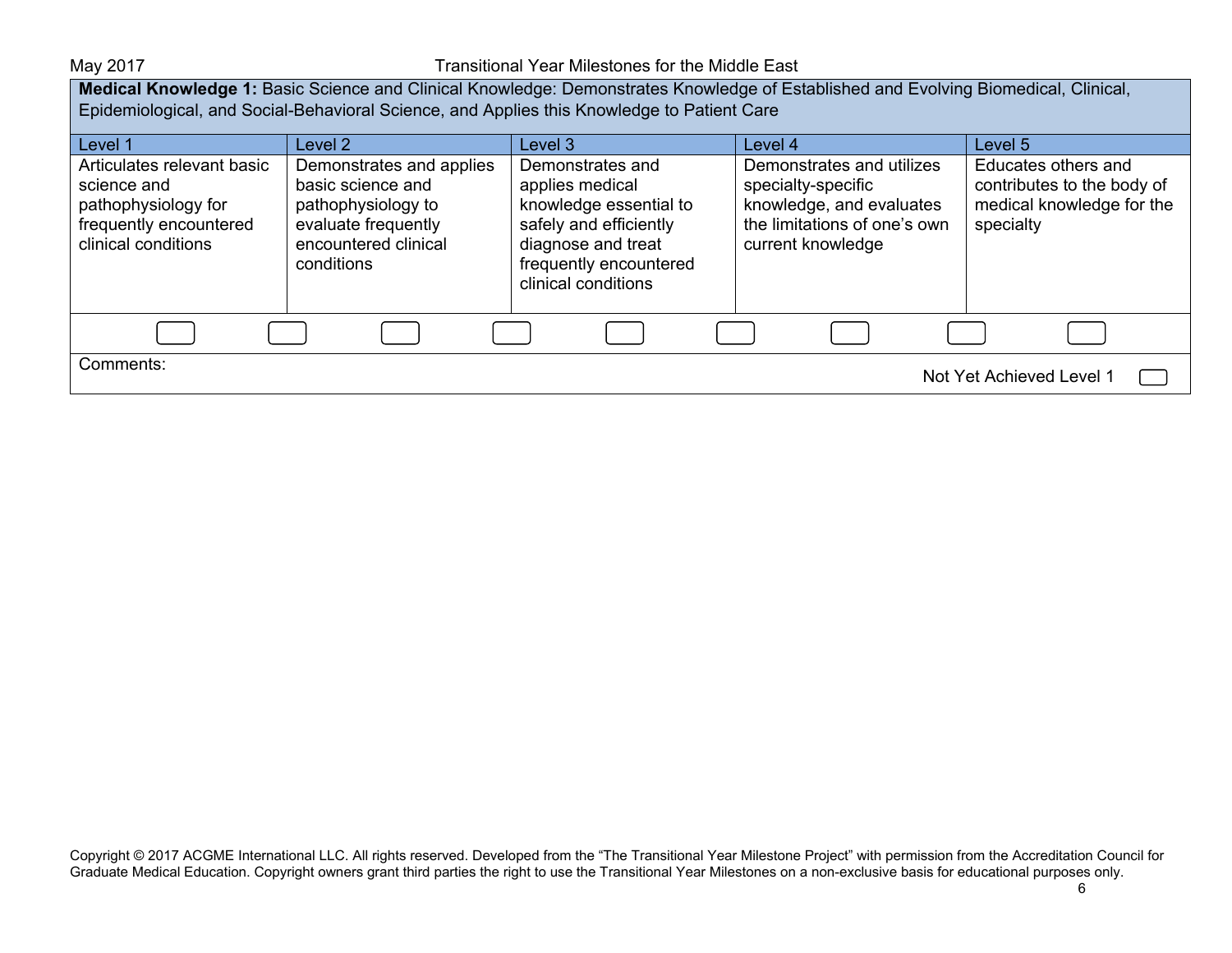| <b>Systems-Based Practice 1: Patient Safety and Quality Improvement</b>                |                                                                                                                                   |                                                                                                             |                                                                                                                         |                                                                                                                       |  |
|----------------------------------------------------------------------------------------|-----------------------------------------------------------------------------------------------------------------------------------|-------------------------------------------------------------------------------------------------------------|-------------------------------------------------------------------------------------------------------------------------|-----------------------------------------------------------------------------------------------------------------------|--|
| Level 1                                                                                | Level 2                                                                                                                           | Level 3                                                                                                     | Level 4                                                                                                                 | Level 5                                                                                                               |  |
| Demonstrates knowledge<br>of common patient safety<br>events                           | Identifies system factors<br>that lead to patient safety<br>events                                                                | Participates in analysis of<br>patient safety events<br>(simulated or actual)                               | Conducts analysis of<br>patient safety events and<br>offers error prevention<br>strategies (simulated or<br>actual)     | Actively engages teams<br>and processes to modify<br>systems to prevent patient<br>safety events                      |  |
| Demonstrates knowledge<br>of how to report patient<br>safety events                    | Reports patient safety<br>events through institutional<br>reporting systems (actual<br>or simulated)                              | Participates in disclosure<br>of patient safety events to<br>patients and families<br>(simulated or actual) | Discloses patient safety<br>events to patients and<br>families (simulated or<br>actual)                                 | Role models or mentors<br>others in the disclosure of<br>patient safety events                                        |  |
| Demonstrates knowledge<br>of basic quality<br>improvement<br>methodologies and metrics | Describes local quality<br>improvement initiatives<br>(e.g., community<br>vaccination rate, infection<br>rate, smoking cessation) | Participates in local<br>quality improvement<br>initiatives                                                 | Demonstrates the skills<br>required to identify,<br>develop, implement, and<br>analyze a quality<br>improvement project | Creates, implements, and<br>assesses quality<br>improvement initiatives at<br>the institutional or<br>community level |  |
|                                                                                        |                                                                                                                                   |                                                                                                             |                                                                                                                         |                                                                                                                       |  |
| Comments:                                                                              |                                                                                                                                   |                                                                                                             |                                                                                                                         | Not Yet Achieved Level 1                                                                                              |  |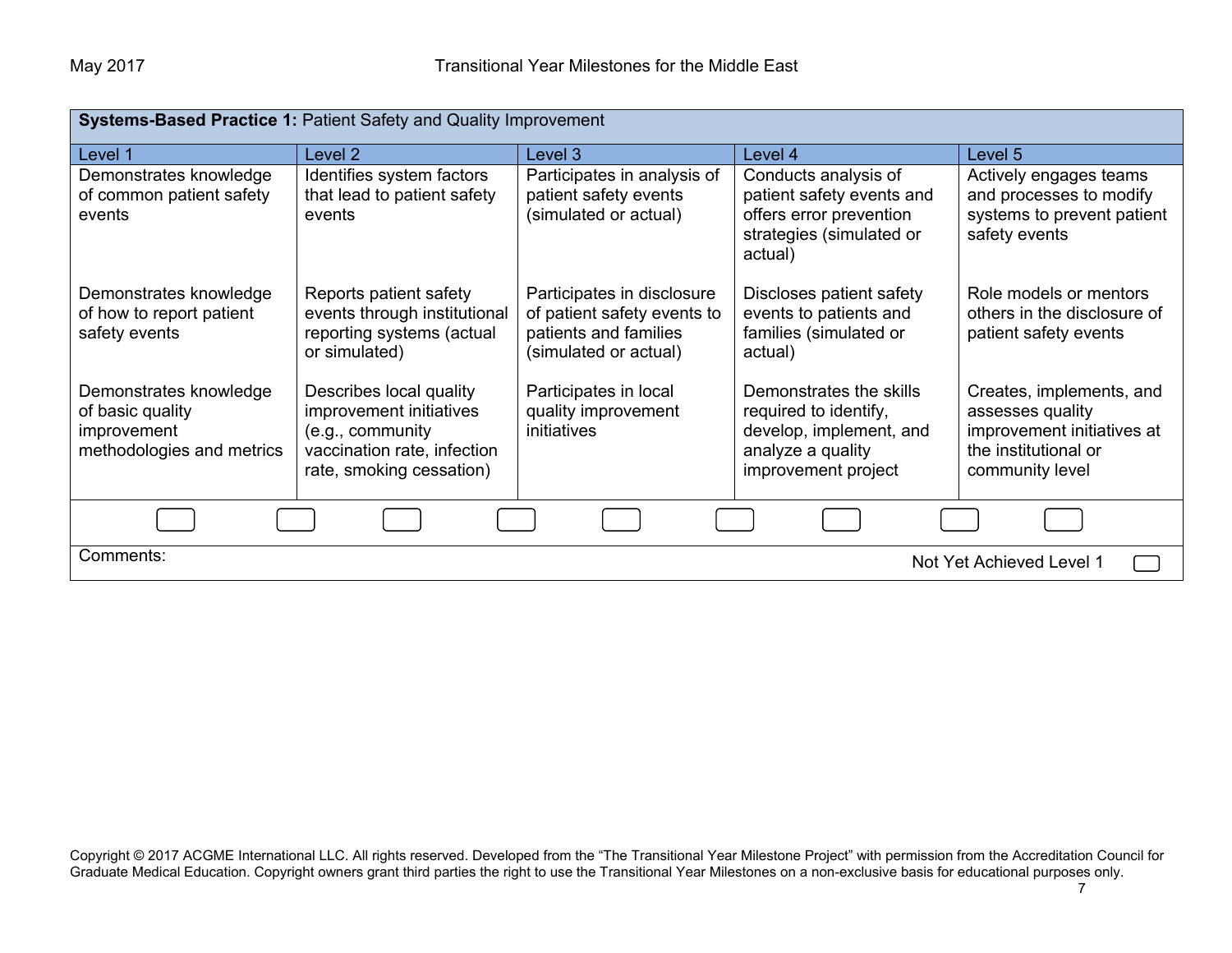| Systems-Based Practice 2: System Navigation for Patient-Centered Care                    |                                                                                                                                        |                                                                                                                                             |                                                                                                                                                                               |                                                                                                                                 |
|------------------------------------------------------------------------------------------|----------------------------------------------------------------------------------------------------------------------------------------|---------------------------------------------------------------------------------------------------------------------------------------------|-------------------------------------------------------------------------------------------------------------------------------------------------------------------------------|---------------------------------------------------------------------------------------------------------------------------------|
| Level 1                                                                                  | Level 2                                                                                                                                | Level 3                                                                                                                                     | Level 4                                                                                                                                                                       | Level 5                                                                                                                         |
| Demonstrates knowledge<br>of care coordination                                           | Coordinates care of<br>patients in routine clinical<br>situations effectively<br>utilizing the roles of the<br>interprofessional teams | Coordinates care of<br>patients in complex<br>clinical situations<br>effectively utilizing the<br>roles of their<br>interprofessional teams | Role models effective<br>coordination of patient-<br>centered care among<br>different disciplines and<br>specialties                                                          | Analyzes the process of<br>care coordination and<br>leads in the design and<br>implementation of<br>improvements                |
| Identifies key elements for<br>safe and effective<br>transitions of care and<br>handoffs | Performs safe and<br>effective transitions of<br>care/handoffs in routine<br>clinical situations                                       | Performs safe and<br>effective transitions of<br>care/handoffs in complex<br>clinical situations                                            | Role models and<br>advocates for safe and<br>effective transitions of<br>care/handoffs within and<br>across health care delivery<br>systems, including<br>outpatient settings | Improves quality of<br>transitions of care within<br>and across health care<br>delivery systems to<br>optimize patient outcomes |
| Demonstrates knowledge<br>of population and<br>community health needs<br>and disparities | Identifies specific<br>population and community<br>health needs and<br>inequities for their local<br>population                        | Uses local resources<br>effectively to meet the<br>needs of a patient<br>population and community                                           | Participates in changing<br>and adapting practice to<br>provide for the needs of<br>specific populations                                                                      | Leads innovations and<br>advocates for populations<br>and communities with<br>health care inequities                            |
|                                                                                          |                                                                                                                                        |                                                                                                                                             |                                                                                                                                                                               |                                                                                                                                 |
| Comments:<br>Not Yet Achieved Level 1                                                    |                                                                                                                                        |                                                                                                                                             |                                                                                                                                                                               |                                                                                                                                 |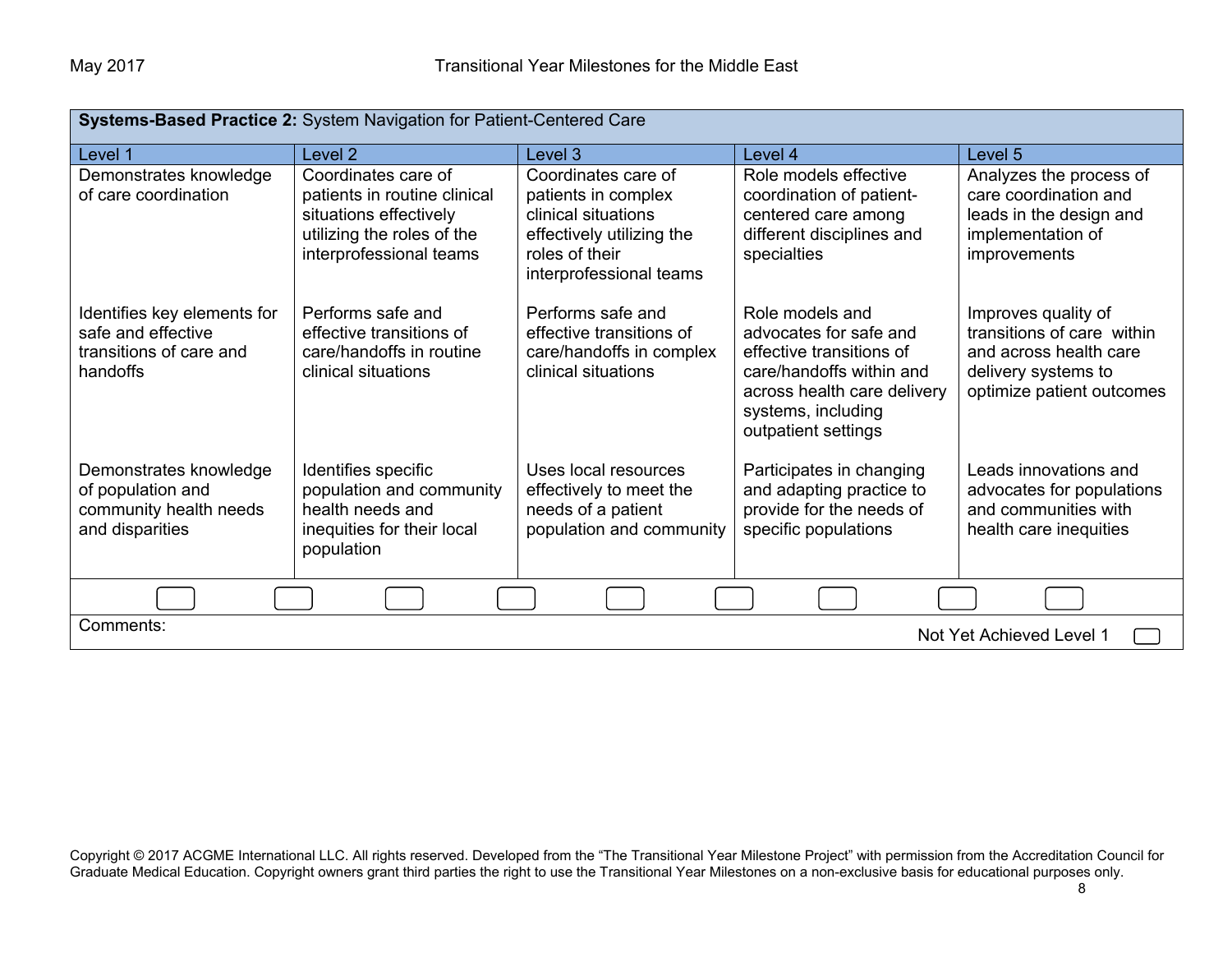| <b>Systems-Based Practice 3:</b> Physician Role in Health Care Systems                                                                         |                                                                                                                                  |                                                                                                                                                                      |                                                                                                                                                                      |                                                                                                                        |
|------------------------------------------------------------------------------------------------------------------------------------------------|----------------------------------------------------------------------------------------------------------------------------------|----------------------------------------------------------------------------------------------------------------------------------------------------------------------|----------------------------------------------------------------------------------------------------------------------------------------------------------------------|------------------------------------------------------------------------------------------------------------------------|
| Level 1                                                                                                                                        | Level <sub>2</sub>                                                                                                               | Level <sub>3</sub>                                                                                                                                                   | Level 4                                                                                                                                                              | Level 5                                                                                                                |
| Identifies components of<br>the complex health care<br>system                                                                                  | Describes the physician's<br>role and how the<br>interrelated components of<br>complex health care<br>system impact patient care | Analyzes how personal<br>practice affects the system<br>(e.g., length of stay,<br>readmission rates, clinical<br>efficiency)                                         | Manages the interrelated<br>components of the<br>complex health care<br>systems for efficient and<br>effective patient care                                          | Advocates for or leads<br>change to enhance<br>systems for high value,<br>efficient, and effective<br>patient care     |
| Describes basic health<br>payment systems,<br>including government,<br>private, public, and<br>uninsured care and<br>different practice models | Delivers care informed by<br>patient specific payment<br>model                                                                   | Utilizes shared decision<br>making in patient care,<br>taking into consideration<br>payment models                                                                   | Advocates for patient care<br>understanding the<br>limitations of each<br>patient's payment model<br>(e.g., community<br>resources, patient<br>assistance resources) | Participates in advocacy<br>activities for health policy<br>to better align payment<br>systems with high value<br>care |
|                                                                                                                                                |                                                                                                                                  | Identifies resources and<br>effectively plans for<br>transition to practice (e.g.,<br>information technology,<br>legal, billing and coding,<br>financial, personnel) | Describes basic elements<br>needed to transition to<br>practice (e.g., contract<br>negotiations, malpractice<br>insurance, government<br>regulation, compliance)     |                                                                                                                        |
|                                                                                                                                                |                                                                                                                                  |                                                                                                                                                                      |                                                                                                                                                                      |                                                                                                                        |
| Comments:<br>Not Yet Achieved Level 1                                                                                                          |                                                                                                                                  |                                                                                                                                                                      |                                                                                                                                                                      |                                                                                                                        |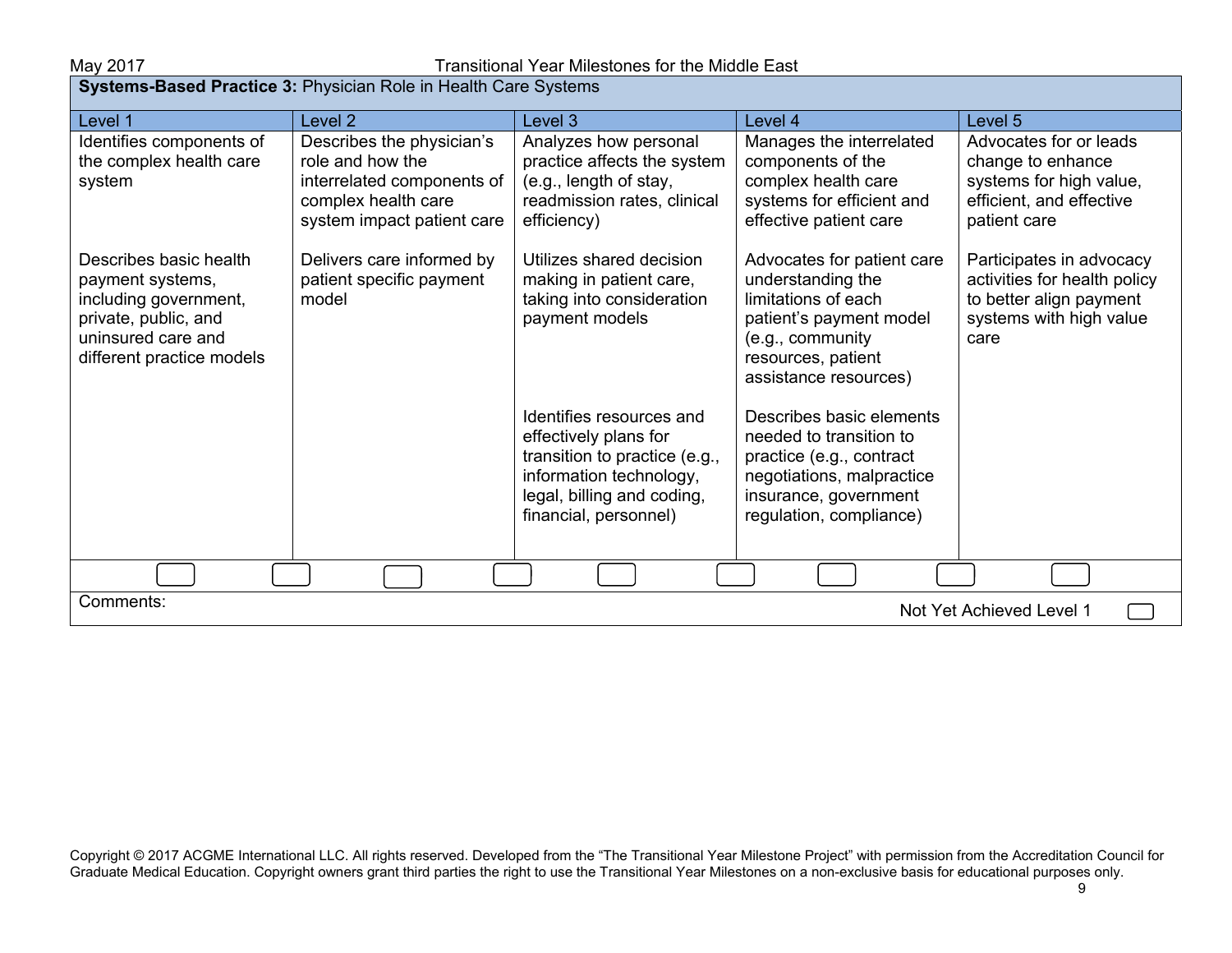| Practice-Based Learning and Improvement 1: Evidence-Based and Informed Practice                                                                             |                                                                                                                             |                                                                                                                                  |                                                                                                                                                                     |                                                                                                                                                    |
|-------------------------------------------------------------------------------------------------------------------------------------------------------------|-----------------------------------------------------------------------------------------------------------------------------|----------------------------------------------------------------------------------------------------------------------------------|---------------------------------------------------------------------------------------------------------------------------------------------------------------------|----------------------------------------------------------------------------------------------------------------------------------------------------|
| Level 1                                                                                                                                                     | Level 2                                                                                                                     | Level 3                                                                                                                          | Level 4                                                                                                                                                             | Level 5                                                                                                                                            |
| Demonstrates how to<br>access and use available<br>evidence, and incorporate<br>patient preferences and<br>values in order to care for a<br>routine patient | Articulates clinical<br>questions and elicits<br>patient preferences and<br>values in order to guide<br>evidence-based care | Locates and applies the<br>best available evidence,<br>integrated with patient<br>preference, to the care<br>of complex patients | Critically appraises and<br>applies evidence even in<br>the face of uncertainty and<br>conflicting evidence to<br>guide care, tailored to the<br>individual patient | Coaches others to critically<br>appraise and apply<br>evidence for complex<br>patients, and/or<br>participates in the<br>development of guidelines |
|                                                                                                                                                             |                                                                                                                             |                                                                                                                                  |                                                                                                                                                                     |                                                                                                                                                    |
| Comments:                                                                                                                                                   |                                                                                                                             |                                                                                                                                  |                                                                                                                                                                     | Not Yet Achieved Level 1                                                                                                                           |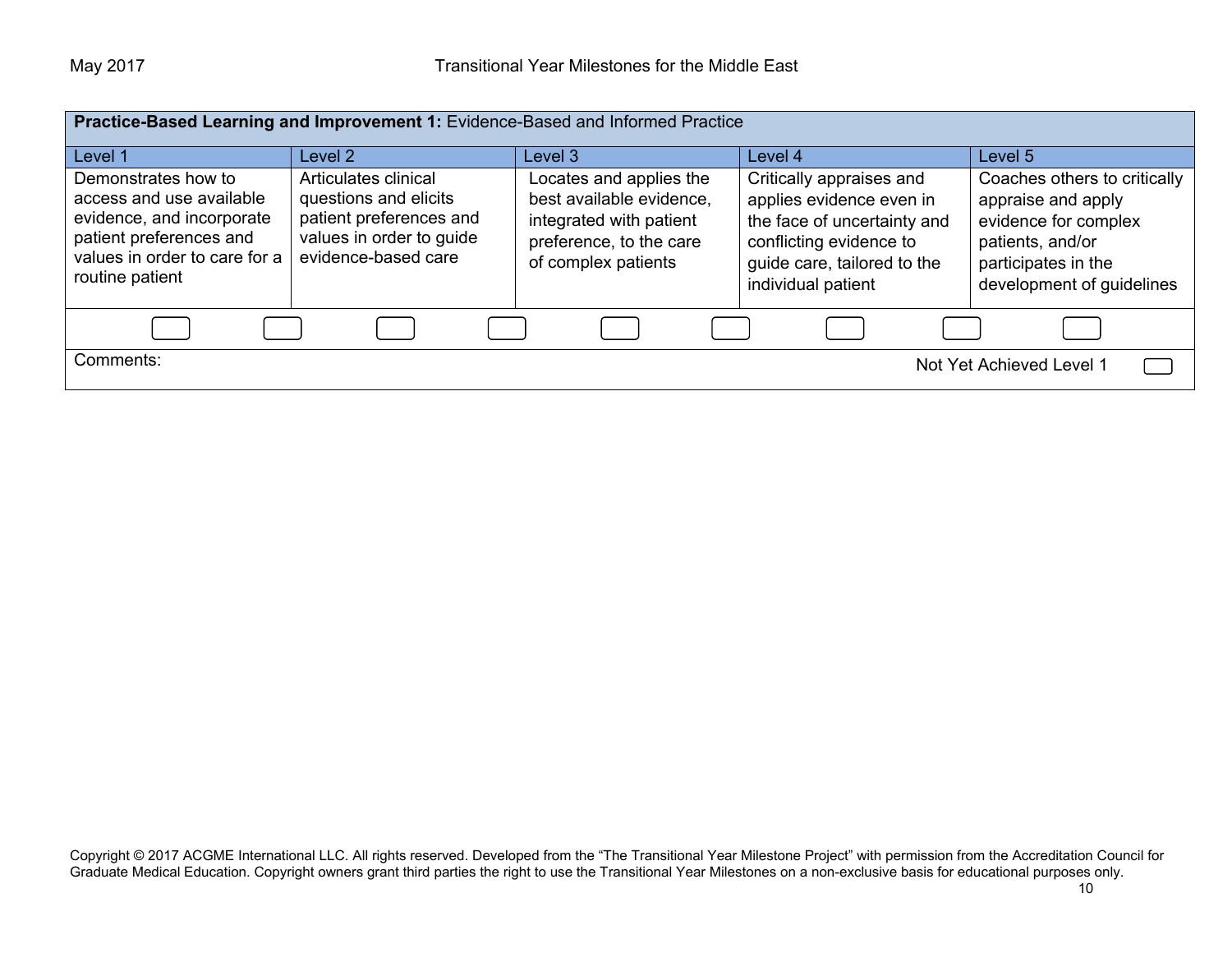| Practice-Based Learning and Improvement 2: Reflective Practice and Commitment to Personal Growth      |                                                                                                                        |                                                                                                                                            |                                                                                                                                      |                                                                                            |
|-------------------------------------------------------------------------------------------------------|------------------------------------------------------------------------------------------------------------------------|--------------------------------------------------------------------------------------------------------------------------------------------|--------------------------------------------------------------------------------------------------------------------------------------|--------------------------------------------------------------------------------------------|
| Level 1                                                                                               | Level <sub>2</sub>                                                                                                     | Level 3                                                                                                                                    | Level 4                                                                                                                              | Level 5                                                                                    |
| Accepts responsibility for<br>personal and professional<br>development by<br>establishing goals       | Demonstrates openness to<br>performance data<br>(feedback and other input)<br>in order to inform goals                 | Seeks performance data<br>episodically, with<br>adaptability and humility                                                                  | Intentionally seeks<br>performance data<br>consistently, with<br>adaptability and humility                                           | Role models consistently<br>seeking performance data,<br>with adaptability and<br>humility |
| Identifies the factors that<br>contribute to gap(s)<br>between expectations and<br>actual performance | Analyzes and reflects on<br>the factors that contribute<br>to gap(s) between<br>expectations and actual<br>performance | Analyzes, reflects on, and<br>institutes behavioral<br>change(s) to narrow the<br>gap(s) between<br>expectations and actual<br>performance | Challenges assumptions<br>and considers alternatives<br>in narrowing the gap $(s)$<br>between expectations and<br>actual performance | Coaches others on<br>reflective practice                                                   |
| <b>Actively seeks</b><br>opportunities to improve                                                     | Designs and implements a<br>learning plan, with<br>prompting                                                           | Independently creates and<br>implements a learning plan                                                                                    | Uses performance data to<br>measure the effectiveness<br>of the learning plan and,<br>when necessary, improves<br>it                 | Facilitates the design and<br>implementation of learning<br>plans for others               |
|                                                                                                       |                                                                                                                        |                                                                                                                                            |                                                                                                                                      |                                                                                            |
| Comments:<br>Not Yet Achieved Level 1                                                                 |                                                                                                                        |                                                                                                                                            |                                                                                                                                      |                                                                                            |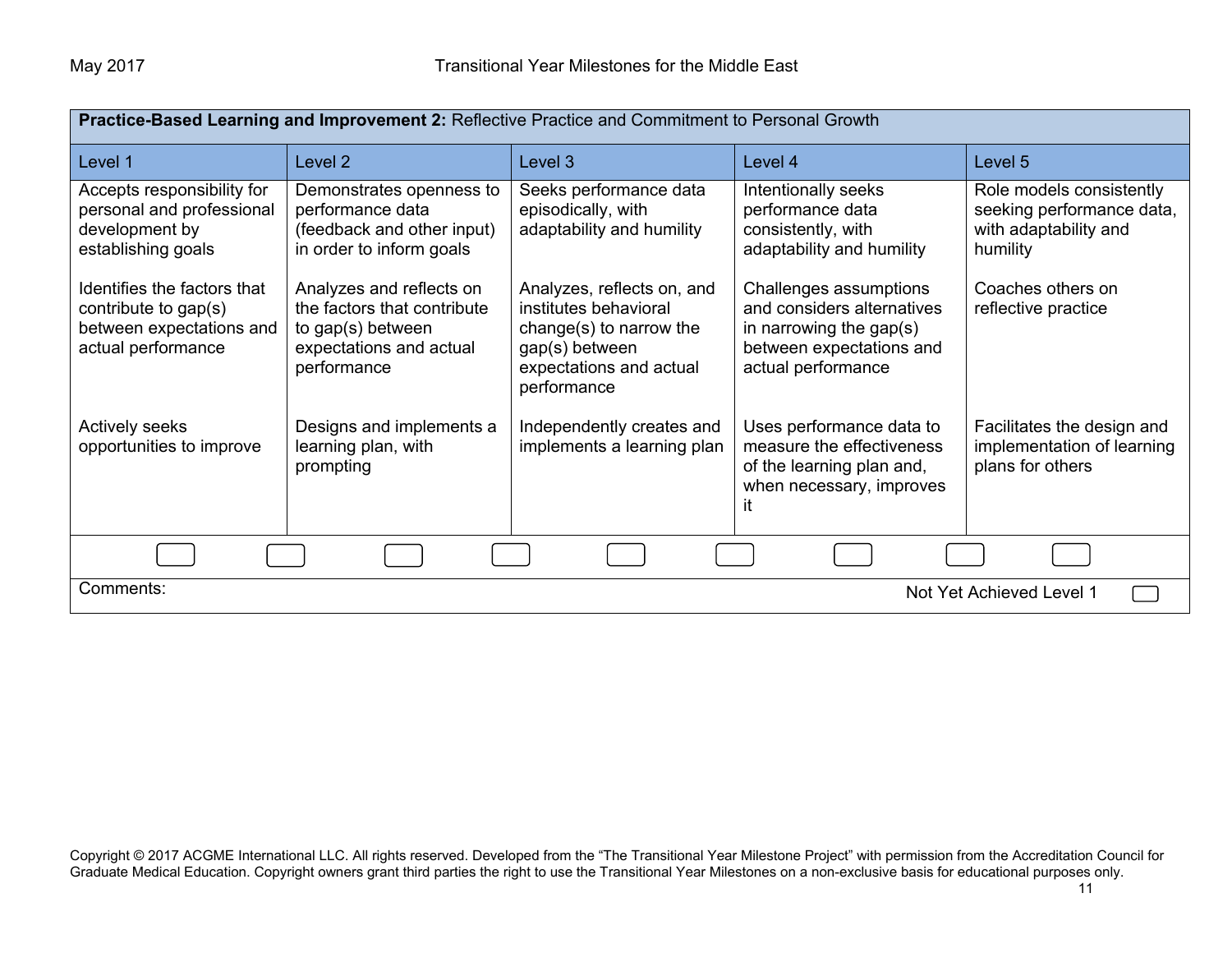| Professionalism 1: Professional Behavior and Ethical Principles                                                                                                                                                                                           |                                                                             |                                                                                            |                                                                                                                                                                                                              |                                                                                                                                           |
|-----------------------------------------------------------------------------------------------------------------------------------------------------------------------------------------------------------------------------------------------------------|-----------------------------------------------------------------------------|--------------------------------------------------------------------------------------------|--------------------------------------------------------------------------------------------------------------------------------------------------------------------------------------------------------------|-------------------------------------------------------------------------------------------------------------------------------------------|
| Level 1                                                                                                                                                                                                                                                   | Level <sub>2</sub>                                                          | Level 3                                                                                    | Level 4                                                                                                                                                                                                      | Level 5                                                                                                                                   |
| Identifies and describes<br>potential triggers for<br>professionalism lapses                                                                                                                                                                              | Demonstrates insight into<br>professional behavior in<br>routine situations | Demonstrates professional<br>behavior in complex or<br>stressful situations                | Recognizes situations that<br>may trigger professionalism<br>lapses and intervenes to<br>prevent lapses in self and<br>others                                                                                | Coaches others when their<br>behavior fails to meet<br>professional expectations                                                          |
| Describes when and<br>how to appropriately<br>report professionalism<br>lapses, including<br>strategies for<br>addressing common<br>barriers                                                                                                              | Takes responsibility for<br>own professionalism<br>lapses                   | Analyzes complex<br>situations using ethical<br>principles                                 | Recognizes and utilizes<br>appropriate resources for<br>managing and resolving<br>ethical dilemmas as needed<br>(e.g., ethics consultations,<br>literature review, risk<br>management/legal<br>consultation) | Identifies and seeks to<br>address system-level<br>factors that induce or<br>exacerbate ethical<br>problems or impede their<br>resolution |
| <b>Demonstrates</b><br>knowledge of the ethical<br>principles underlying<br>informed consent,<br>surrogate decision<br>making, advance<br>directives,<br>confidentiality, error<br>disclosure, stewardship<br>of limited resources.<br>and related topics | Analyzes straightforward<br>situations using ethical<br>principles          | Recognizes need to seek<br>help in managing and<br>resolving complex ethical<br>situations |                                                                                                                                                                                                              |                                                                                                                                           |
|                                                                                                                                                                                                                                                           |                                                                             |                                                                                            |                                                                                                                                                                                                              |                                                                                                                                           |
| Comments:<br>Not Yet Achieved Level 1                                                                                                                                                                                                                     |                                                                             |                                                                                            |                                                                                                                                                                                                              |                                                                                                                                           |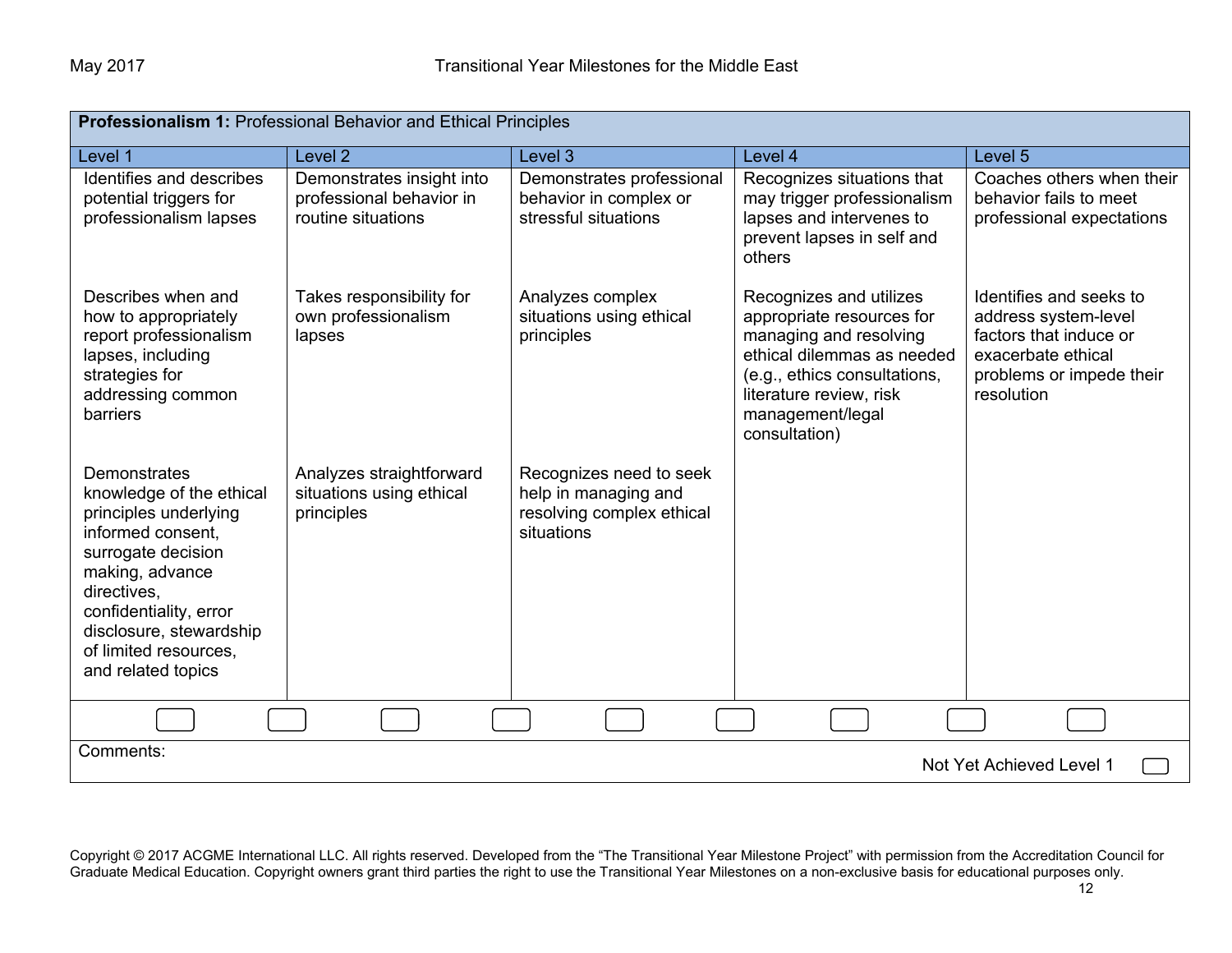| Professionalism 2: Accountability/Conscientiousness                                                                                                                                                                 |                                                                                                                                  |                                                                                                                                               |                                                                                                                             |                                       |
|---------------------------------------------------------------------------------------------------------------------------------------------------------------------------------------------------------------------|----------------------------------------------------------------------------------------------------------------------------------|-----------------------------------------------------------------------------------------------------------------------------------------------|-----------------------------------------------------------------------------------------------------------------------------|---------------------------------------|
| Level 1                                                                                                                                                                                                             | Level 2                                                                                                                          | Level 3                                                                                                                                       | Level 4                                                                                                                     | Level 5                               |
| Takes responsibility for<br>failure to complete tasks<br>and responsibilities,<br>identifies potential<br>contributing factors, and<br>describes strategies for<br>ensuring timely task<br>completion in the future | Performs tasks and<br>responsibilities in a<br>timely manner with<br>appropriate attention to<br>detail in routine<br>situations | Performs tasks and<br>responsibilities in a<br>timely manner with<br>appropriate attention to<br>detail in complex or<br>stressful situations | Recognizes situations<br>that may impact others'<br>ability to complete tasks<br>and responsibilities in a<br>timely manner | Takes ownership of<br>system outcomes |
| Responds promptly to<br>requests or reminders to<br>complete tasks and<br>responsibilities                                                                                                                          | Recognizes situations<br>that may impact own<br>ability to complete tasks<br>and responsibilities in a<br>timely manner          | Proactively implements<br>strategies to ensure that<br>the needs of patients,<br>teams, and systems are<br>met                                |                                                                                                                             |                                       |
|                                                                                                                                                                                                                     |                                                                                                                                  |                                                                                                                                               |                                                                                                                             |                                       |
| Comments:<br>Not Yet Achieved Level 1                                                                                                                                                                               |                                                                                                                                  |                                                                                                                                               |                                                                                                                             |                                       |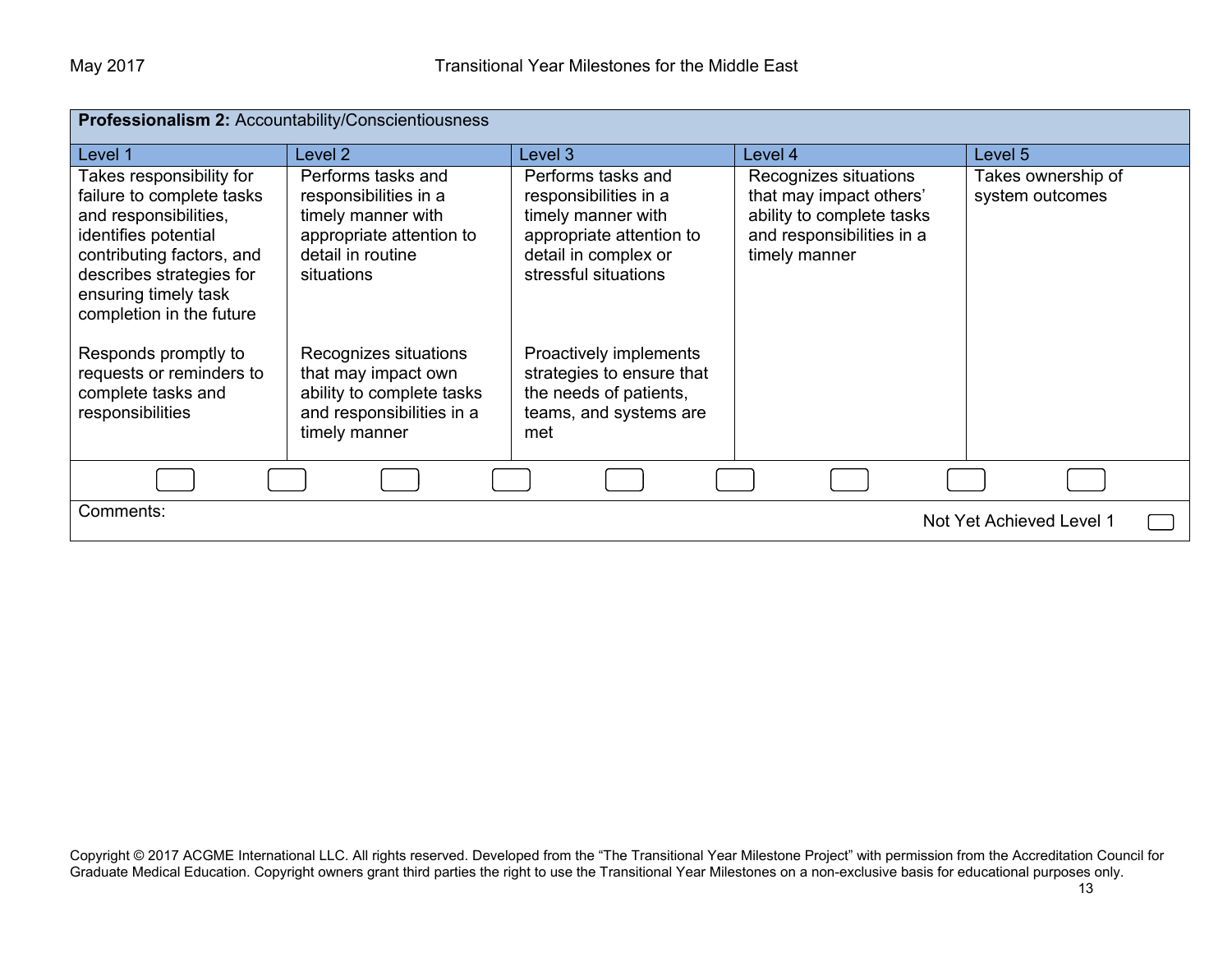| Professionalism 3: Self-Awareness and Help-Seeking                                  |                                                                                  |                                                                                                                        |                                                                                                                  |                                                                                                                                 |
|-------------------------------------------------------------------------------------|----------------------------------------------------------------------------------|------------------------------------------------------------------------------------------------------------------------|------------------------------------------------------------------------------------------------------------------|---------------------------------------------------------------------------------------------------------------------------------|
| Level 1                                                                             | Level 2                                                                          | Level 3                                                                                                                | Level 4                                                                                                          | Level 5                                                                                                                         |
| Recognizes status of<br>personal and<br>professional well-being,<br>with assistance | Independently<br>recognizes status of<br>personal and<br>professional well-being | With assistance,<br>proposes a plan to<br>optimize personal and<br>professional well-being                             | Independently develops a<br>plan to optimize personal<br>and professional well-being                             | Coaches others when<br>emotional responses or<br>limitations in<br>knowledge/skills do not<br>meet professional<br>expectations |
| Recognizes limits in the<br>knowledge/skills of self<br>or team, with assistance    | Independently<br>recognizes limits in the<br>knowledge/skills of self<br>or team | With assistance,<br>proposes a plan to<br>remediate or improve<br>limits in the<br>knowledge/skills of self<br>or team | Independently develops a<br>plan to remediate or<br>improve limits in the<br>knowledge/skills of self or<br>team |                                                                                                                                 |
|                                                                                     | Demonstrates<br>appropriate help-seeking<br>behaviors                            |                                                                                                                        |                                                                                                                  |                                                                                                                                 |
|                                                                                     |                                                                                  |                                                                                                                        |                                                                                                                  |                                                                                                                                 |
| Comments:<br>Not Yet Achieved Level 1                                               |                                                                                  |                                                                                                                        |                                                                                                                  |                                                                                                                                 |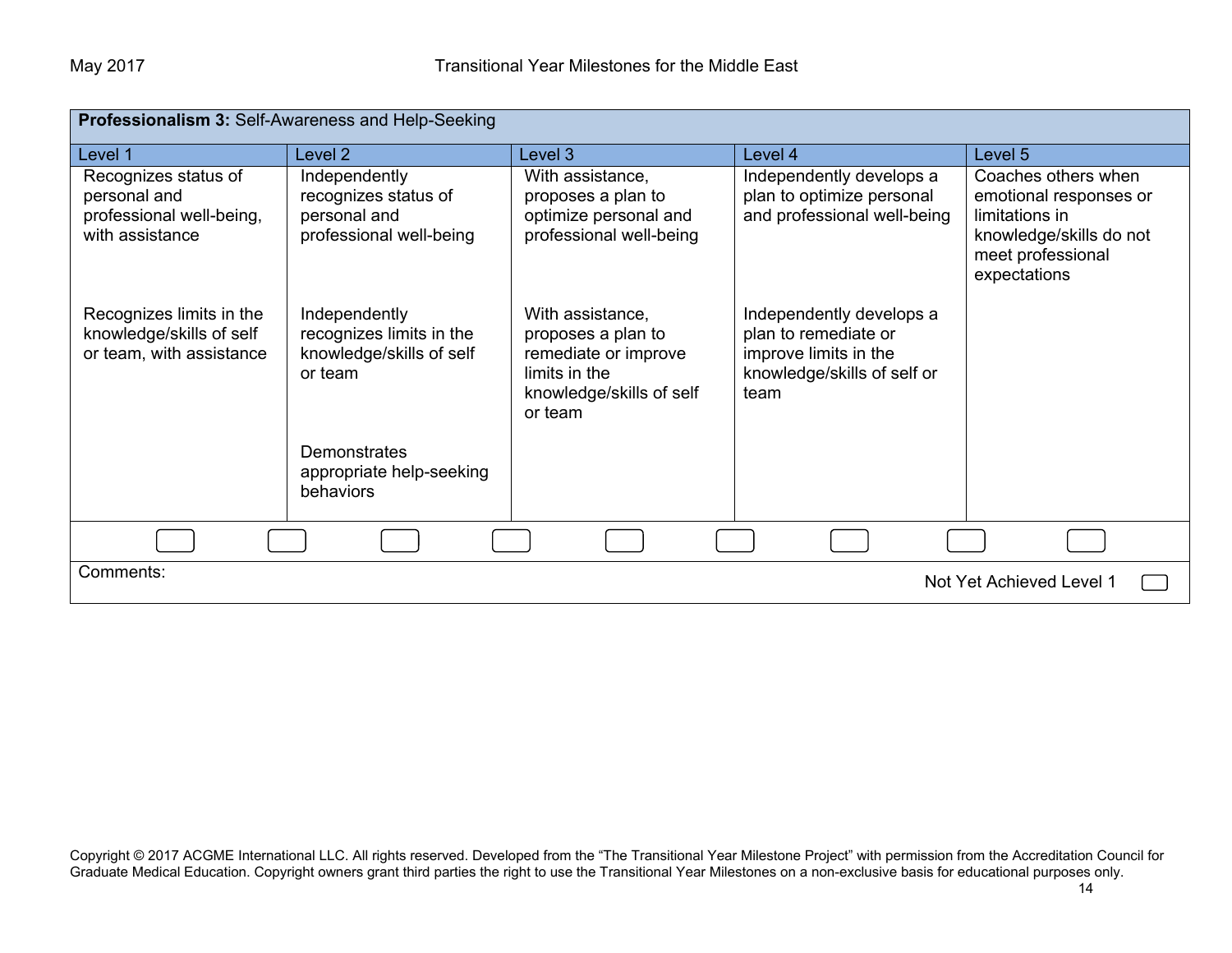| Interpersonal and Communication Skills 1: Patient- and Family-Centered Communication                                                                                                       |                                                                                                                                                                                                                         |                                                                                                                                                                                                   |                                                                                                                                                                            |                                                                                                                                              |
|--------------------------------------------------------------------------------------------------------------------------------------------------------------------------------------------|-------------------------------------------------------------------------------------------------------------------------------------------------------------------------------------------------------------------------|---------------------------------------------------------------------------------------------------------------------------------------------------------------------------------------------------|----------------------------------------------------------------------------------------------------------------------------------------------------------------------------|----------------------------------------------------------------------------------------------------------------------------------------------|
| Level 1                                                                                                                                                                                    | Level 2                                                                                                                                                                                                                 | Level 3                                                                                                                                                                                           | Level 4                                                                                                                                                                    | Level <sub>5</sub>                                                                                                                           |
| Uses language and non-<br>verbal behavior to<br>demonstrate respect and<br>establish rapport                                                                                               | Establishes a therapeutic<br>relationship in<br>straightforward<br>encounters using active<br>listening and clear<br>language                                                                                           | Establishes a therapeutic<br>relationship<br>in challenging patient<br>encounters                                                                                                                 | Easily establishes<br>therapeutic relationships,<br>with attention to<br>patient/family concerns<br>and context, regardless of<br>complexity                               | Mentors others in situational<br>awareness and critical self-<br>reflection to consistently<br>develop positive therapeutic<br>relationships |
| Identifies common barriers to<br>effective communication<br>(e.g., language, disability)<br>while accurately<br>communicating own role<br>within the health care system                    | Identifies complex barriers<br>to effective<br>communication (e.g.,<br>health literacy, cultural)                                                                                                                       | When prompted, reflects<br>on personal biases while<br>attempting to minimize<br>communication barriers                                                                                           | Independently recognizes<br>personal biases while<br>attempting to proactively<br>minimize communication<br>barriers                                                       | Role models self-<br>awareness practice while<br>identifying teaching a<br>contextual approach to<br>minimize communication<br>barriers      |
| Identifies the need to adjust<br>communication strategies<br>based on assessment of<br>patient/family expectations<br>and understanding of their<br>health status and treatment<br>options | Organizes and initiates<br>communication with<br>patients/families by<br>introducing stakeholders,<br>setting the agenda,<br>clarifying expectations,<br>and verifying an<br>understanding of the<br>clinical situation | With guidance, sensitively<br>and compassionately<br>delivers medical<br>information; elicits<br>patient/family values, goals<br>and preferences; and<br>acknowledges uncertainty<br>and conflict | Independently uses<br>shared decision making to<br>align patient/family<br>values, goals, and<br>preferences with<br>treatment options to make<br>a personalized care plan | Role models shared<br>decision making in<br>patient/family<br>communication in situations<br>with a high degree of<br>uncertainty/conflict   |
|                                                                                                                                                                                            |                                                                                                                                                                                                                         |                                                                                                                                                                                                   |                                                                                                                                                                            |                                                                                                                                              |
| Comments:<br>Not Yet Achieved Level 1                                                                                                                                                      |                                                                                                                                                                                                                         |                                                                                                                                                                                                   |                                                                                                                                                                            |                                                                                                                                              |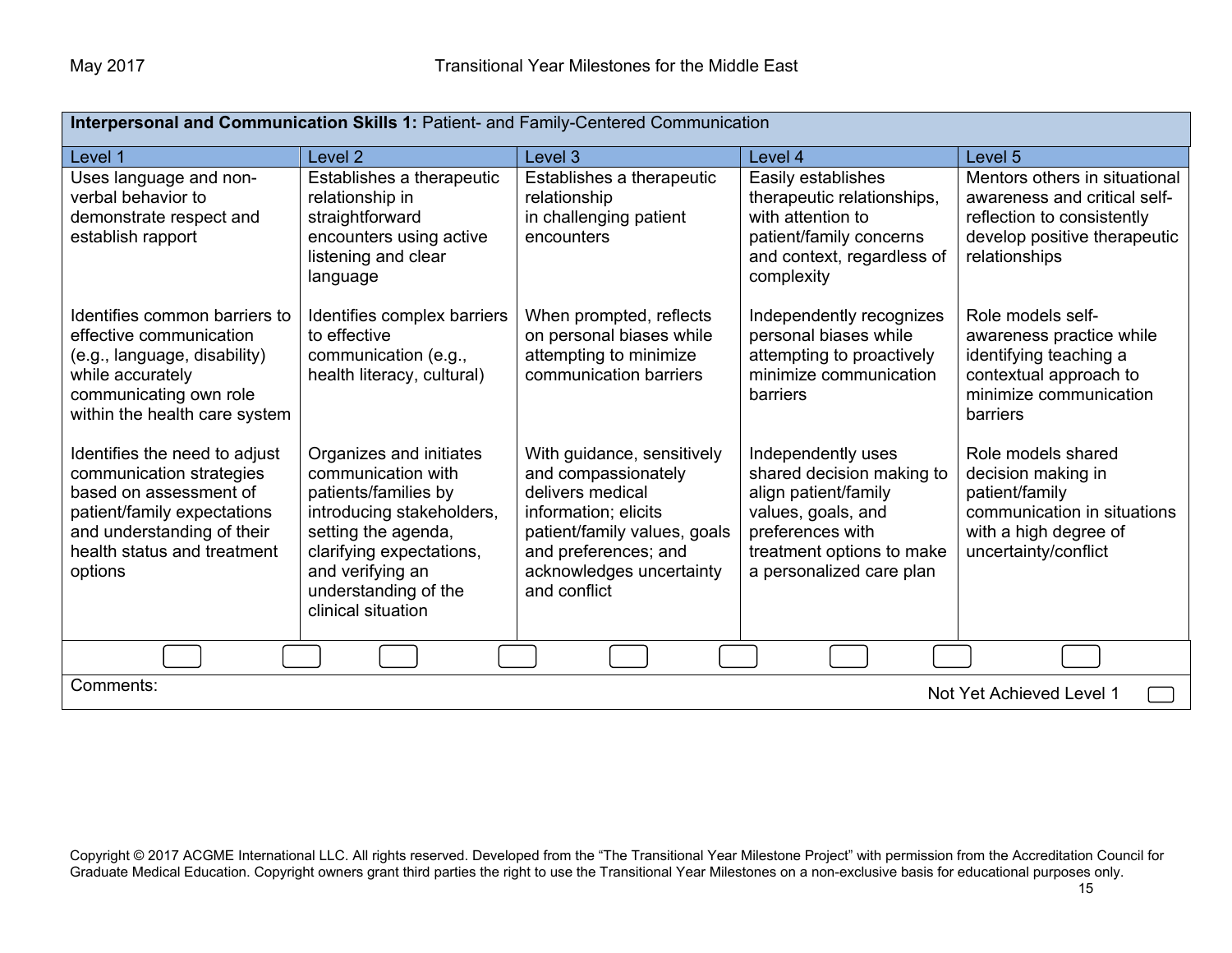| Interpersonal and Communication Skills 2: Interprofessional and Team Communication |                                                                                 |                                                                            |                                                                                                                 |                                                                                                                                                 |
|------------------------------------------------------------------------------------|---------------------------------------------------------------------------------|----------------------------------------------------------------------------|-----------------------------------------------------------------------------------------------------------------|-------------------------------------------------------------------------------------------------------------------------------------------------|
| Level 1                                                                            | Level <sub>2</sub>                                                              | Level 3                                                                    | Level 4                                                                                                         | Level 5                                                                                                                                         |
| Respectfully requests a<br>consultation                                            | Clearly and concisely<br>requests a consultation                                | Checks own<br>understanding of<br>consultant<br>recommendations            | Coordinates<br>recommendations from<br>different members of the<br>health care team to<br>optimize patient care | Role models flexible<br>communication strategies<br>that value input from all<br>health care team<br>members, resolving<br>conflict when needed |
| Respectfully receives a<br>consultation request                                    | Clearly and concisely<br>responds to a consultation<br>request                  | Checks understanding of<br>recommendations when<br>providing consultation  | Communicates feedback<br>and constructive criticism to<br>superiors                                             | Facilitates regular health<br>care team-based feedback<br>in complex situations                                                                 |
| Uses language that<br>values all members of<br>the health care team                | Communicates<br>information effectively<br>with all health care team<br>members | Uses active listening to<br>adapt communication<br>style to fit team needs |                                                                                                                 |                                                                                                                                                 |
|                                                                                    | Solicits feedback on<br>performance as a member<br>of the health care team      | Communicates concerns<br>and provides feedback to<br>peers and learners    |                                                                                                                 |                                                                                                                                                 |
|                                                                                    |                                                                                 |                                                                            |                                                                                                                 |                                                                                                                                                 |
| Comments:<br>Not Yet Achieved Level 1                                              |                                                                                 |                                                                            |                                                                                                                 |                                                                                                                                                 |